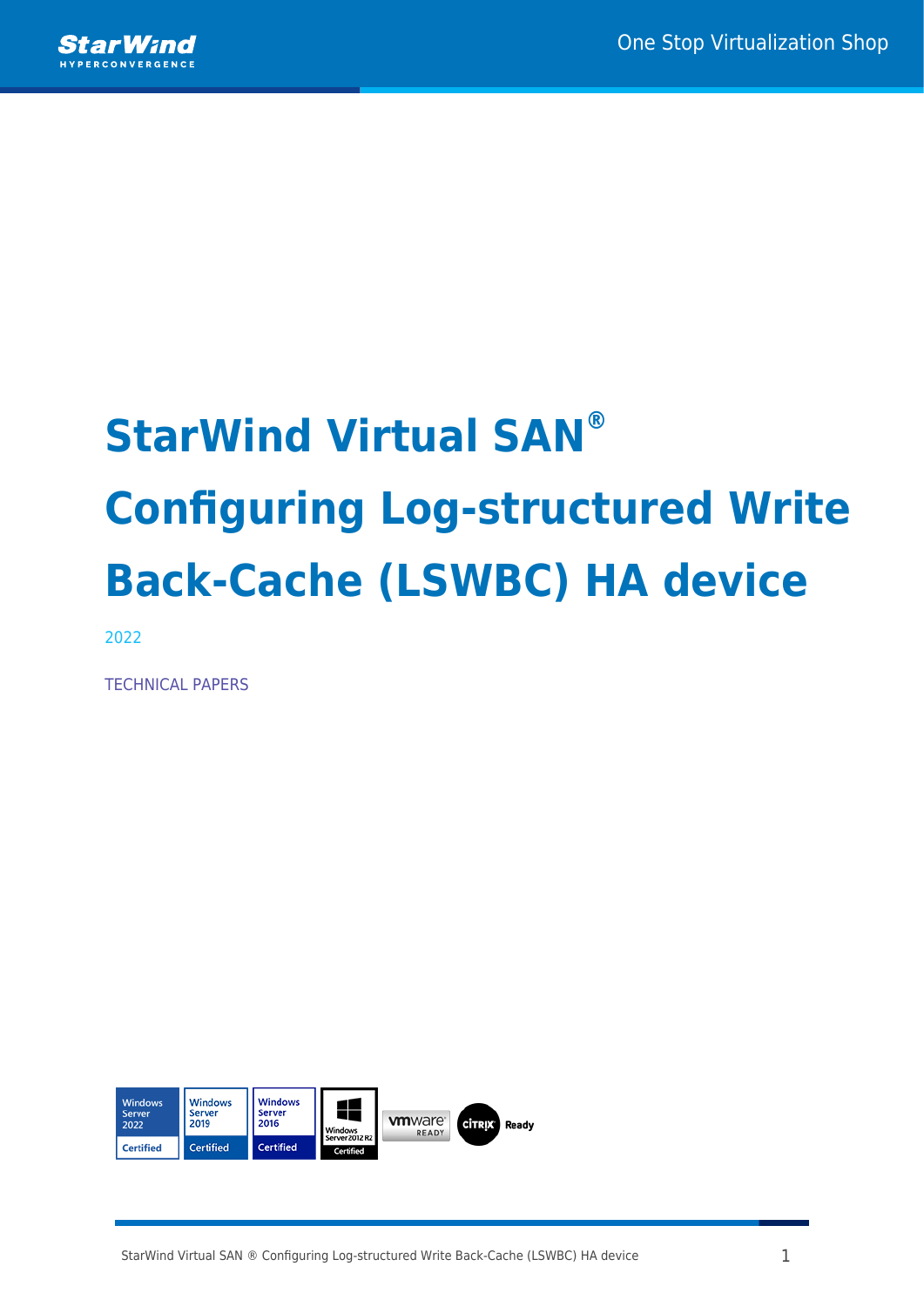

### **Trademarks**

"StarWind", "StarWind Software" and the StarWind and the StarWind Software logos are registered trademarks of StarWind Software. "StarWind LSFS" is a trademark of StarWind Software which may be registered in some jurisdictions. All other trademarks are owned by their respective owners.

#### **Changes**

The material in this document is for information only and is subject to change without notice. While reasonable efforts have been made in the preparation of this document to assure its accuracy, StarWind Software assumes no liability resulting from errors or omissions in this document, or from the use of the information contained herein. StarWind Software reserves the right to make changes in the product design without reservation and without notification to its users.

#### **Technical Support and Services**

If you have questions about installing or using this software, check this and other documents first - you will find answers to most of your questions on the [Technical Papers](https://www.starwind.com/resource-library) webpage or in [StarWind Forum](https://www.starwind.com/forums). If you need further assistance, please [contact us](https://www.starwind.com/contact-us) .

#### **About StarWind**

StarWind is a pioneer in virtualization and a company that participated in the development of this technology from its earliest days. Now the company is among the leading vendors of software and hardware hyper-converged solutions. The company's core product is the years-proven StarWind Virtual SAN, which allows SMB and ROBO to benefit from cost-efficient hyperconverged IT infrastructure. Having earned a reputation of reliability, StarWind created a hardware product line and is actively tapping into hyperconverged and storage appliances market. In 2016, Gartner named StarWind "Cool Vendor for Compute Platforms" following the success and popularity of StarWind HyperConverged Appliance. StarWind partners with world-known companies: Microsoft, VMware, Veeam, Intel, Dell, Mellanox, Citrix, Western Digital, etc.

#### **Copyright ©2009-2018 StarWind Software Inc.**

No part of this publication may be reproduced, stored in a retrieval system, or transmitted in any form or by any means, electronic, mechanical, photocopying, recording or otherwise, without the prior written consent of StarWind Software.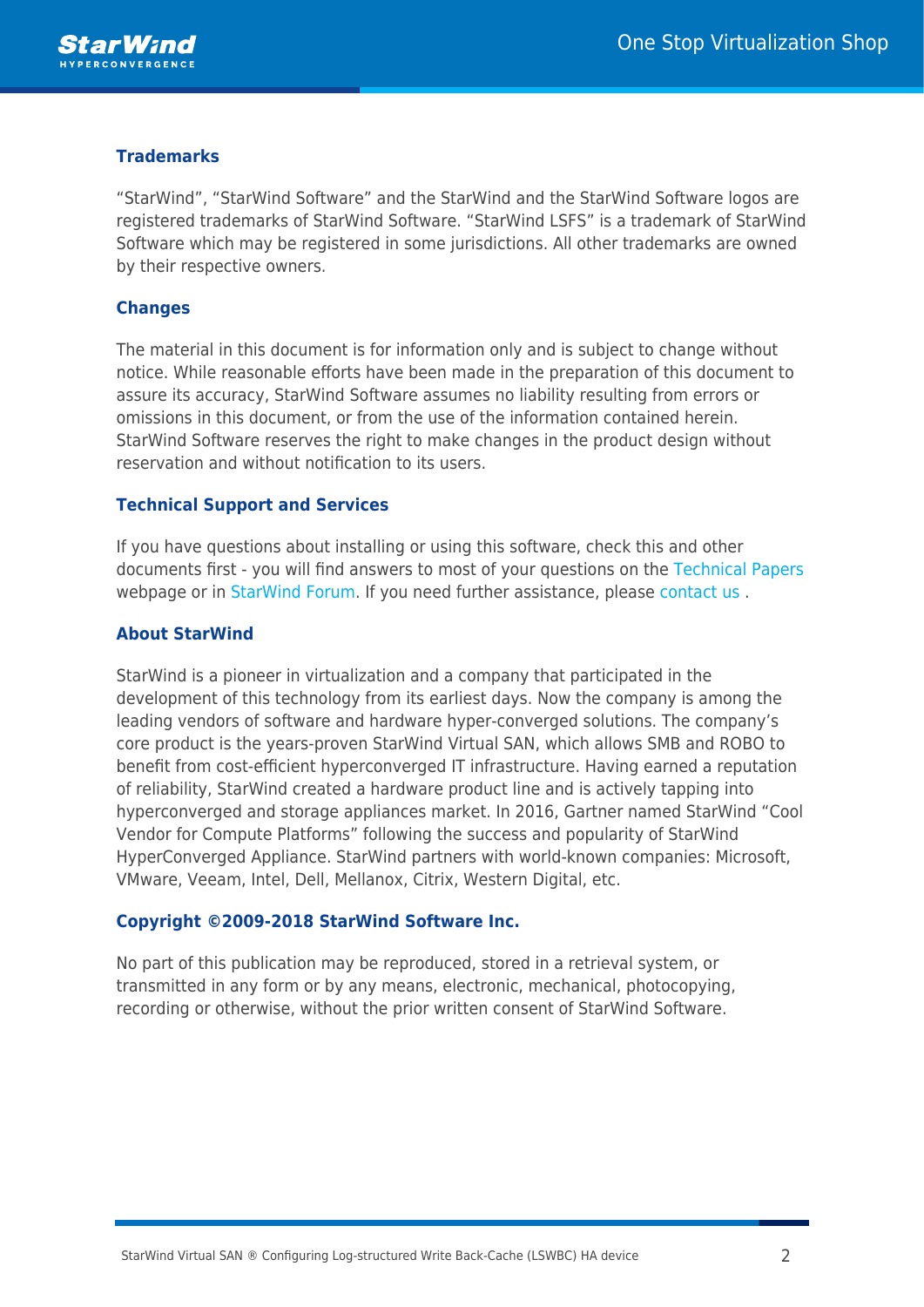## **Introduction To Log-Structured Write-Back Cache (Lswbc)**

Log-structured Write-Back Cache (LSWBC) is a disk storage feature developed for optimizing I/O performance. Data is first written to the RAM cache. Once the cache gets full or some deadline comes, an application finishes the log page that contains both metadata and the written data itself. Log segment flush starts from simply issuing an asynchronous write request to the cache-disk. Once it is finally written to a persistent cache device, no data will be lost in the event of server failure. Then, the log segment finally migrates to the underline storage.

In case of both StarWind servers malfunction, the full synchronization process will be initialized on all devices without LSWBC (follow the [link t](https://knowledgebase.starwindsoftware.com/explanation/reasons-why-full-synchronization-may-start/)o get more information). But, if the devices are configured with the Write Log feature, all the recent write operations will be identified. In this way, the feature enables to avoid the full synchronization process during data integrity restoration after node or cluster failures.

Log-structured Write-Back Cache requirements:

- The standard scenario implies using HDD drives as the underlying storage and SSD drives as the storage for a cache-disk.
- To collect RAM cache files and their metadata, StarWind requires at least 3GB of RAM per 1TB of storage. In case of the long-term peak loads, required RAM can be over-provisioned.
- For cache-disk, StarWind service needs at least 16 GB of storage, but it can grow up to 20% of the overall HA device size. In case of the long-term peak loads, cache-disk size can be over-provisioned. Size of the storage available for Write log parameter files varies from 10% to 20% of the overall underlying storage capacity.

This guide is intended for StarWind users who would like to configure the StarWind Virtual SAN solution. It provides the detailed instructions on how to set up the Logstructured Write-Back Cache feature in StarWind Virtual SAN running on top of Windows Server 2012 R2 or Windows Server 2016.

A full set of up-to-date technical documentation can always be found [here](https://www.starwind.com/resource-library/)[,](http://www.starwindsoftware.com/technical-papers) or by pressing the Help button in StarWind Management Console.

For any technical inquiries, please, visit our [online community](https://www.starwind.com/forums/), [Frequently Asked](https://www.starwind.com/starwind-faq) [Questions](https://www.starwind.com/starwind-faq) page, or use the [support form](https://www.starwind.com/support-form) to contact our technical support department. VSAN from StarWind is software-defined storage (SDS) solution created with restricted budgets and maximum output in mind. It pulls close to 100% of IOPS from existing hardware, ensures high uptime and fault tolerance starting with just two nodes. StarWind VSAN is hypervisor and hardware agnostic, allowing you to forget about hardware restrictions and crazy expensive physical shared storage.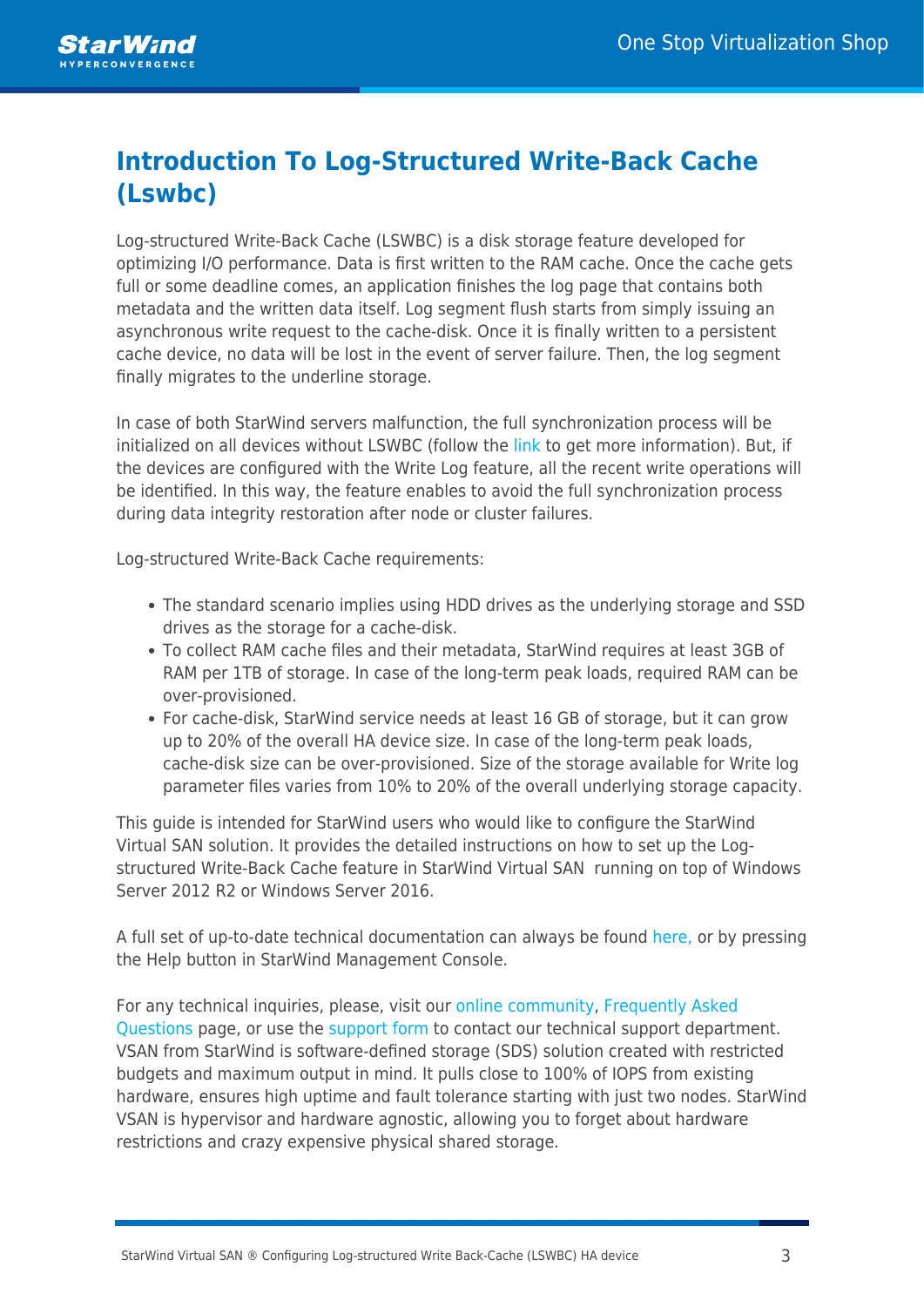

Build your infrastructure with off-the-shelf hardware, scale however you like, increase return on investment (ROI) and enjoy Enterprise-grade virtualization features and benefits at SMB price today! [Explore VSAN from StarWind](https://www.starwindsoftware.com/starwind-virtual-san) [StarWind VSAN White Paper](https://www.starwindsoftware.com/whitepapers/starwind-virtual-san-whitepaper.pdf)

## **Configuring Starwind Ha Device With The Lswbc Feature**

This guide assumes that StarWind Virtual SAN is already installed. Its installation guidelines can be found at the following link:

[https://www.starwindsoftware.com/help/InstallngStarWindVSAN.htm](https://www.starwindsoftware.com/help/InstallingStarWindVSAN.html)

1. Double-click the StarWind tray icon to launch StarWind Management Console. Then click the Add Server button to connect to a StarWind server.

2. Select the StarWind server where the device needs to be created.

| StarWind Management Console                                                                                                |                                                                                                                                                                                                                                                                                                                                                                 |                                                                                                                                                                                   |                                                                                                                                |            |        |             | $\Box$ | × |
|----------------------------------------------------------------------------------------------------------------------------|-----------------------------------------------------------------------------------------------------------------------------------------------------------------------------------------------------------------------------------------------------------------------------------------------------------------------------------------------------------------|-----------------------------------------------------------------------------------------------------------------------------------------------------------------------------------|--------------------------------------------------------------------------------------------------------------------------------|------------|--------|-------------|--------|---|
| HOST TARGET OPTIONS HELP<br><b>FILE</b>                                                                                    |                                                                                                                                                                                                                                                                                                                                                                 |                                                                                                                                                                                   |                                                                                                                                |            |        |             |        |   |
| F*<br>Connect Disconnect Add Server Remove Server Add Device Add Device (advanced) Add VTL Device Remove Target<br>Refresh | ٠<br>٠<br>$\Box$<br>$\sqrt{2}$                                                                                                                                                                                                                                                                                                                                  | <u>آمه</u> ]                                                                                                                                                                      | Help                                                                                                                           |            |        |             |        |   |
| $\sqrt{2}$ Servers                                                                                                         | General<br>Configuration                                                                                                                                                                                                                                                                                                                                        | <b>CHAP Permissions</b>                                                                                                                                                           | <b>Access Rights</b>                                                                                                           | Server Log | Events | Performance |        |   |
| SW-LWC-NODE1.STARWIND.LOCAL (192.                                                                                          | ⊡<br>SW-LWC-NODE1.STARWIND.LOCAL (192.168.12.10): 3261<br><b>»</b> Disconnect E* Remove Server G+ Add Target 큰 Add Device 큰 Add Device (advanced)<br>Add VTL Device<br><b>Address</b><br>Server Name<br>Port<br>Authentication<br><b>Status</b><br><b>License Type</b><br><b>Maximum Storage Capacity</b><br>Multi Node Devices Capacity<br>Servers per License | Add Control Device <a> Target Groups Manager <a> C<br/> Refresh<br/>192.168.12.10<br/>3261<br><b>Basic</b><br/>Logged-in<br/>Unlimited<br/><math>\overline{2}</math></br></a></a> | SW-LWC-NODE1.STARWIND.LOCAL<br>Enterprise HA (High Availability) unlimited Edition<br><b>Unlimited for single Node Devices</b> |            |        |             |        |   |
| <b>StarWind Software Ready</b>                                                                                             |                                                                                                                                                                                                                                                                                                                                                                 |                                                                                                                                                                                   |                                                                                                                                |            |        |             |        |   |

3. Press the Add Device (advanced) button on the toolbar.

4. Add Device Wizard will appear. Select Hard Disk Device and click Next.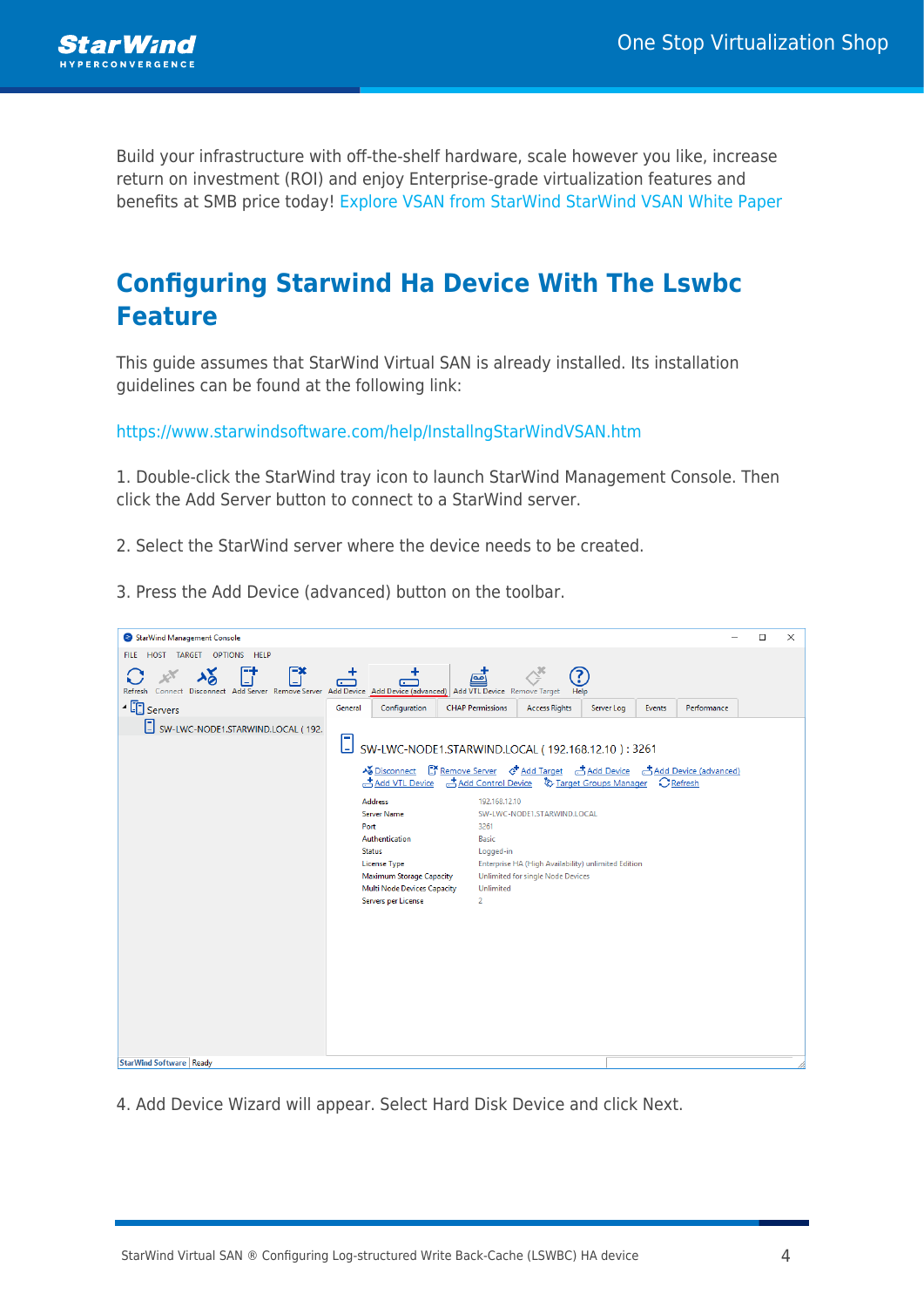

|              |                |                                                                 | ?      | × |
|--------------|----------------|-----------------------------------------------------------------|--------|---|
| $\leftarrow$ |                | Add Device Wizard                                               |        |   |
|              |                | Select Device Type you want to create or export as iSCSI Target |        |   |
|              | $\circledcirc$ | <b>Hard Disk Device</b>                                         |        |   |
|              | ∩              | <b>Tape Device</b>                                              |        |   |
|              |                | <b>Optical Disc Drive</b>                                       |        |   |
|              |                |                                                                 |        |   |
|              |                |                                                                 |        |   |
|              |                |                                                                 |        |   |
|              |                |                                                                 |        |   |
|              |                |                                                                 |        |   |
|              |                |                                                                 |        |   |
|              |                | Next                                                            | Cancel |   |

5. Choose Virtual Disk and click Next.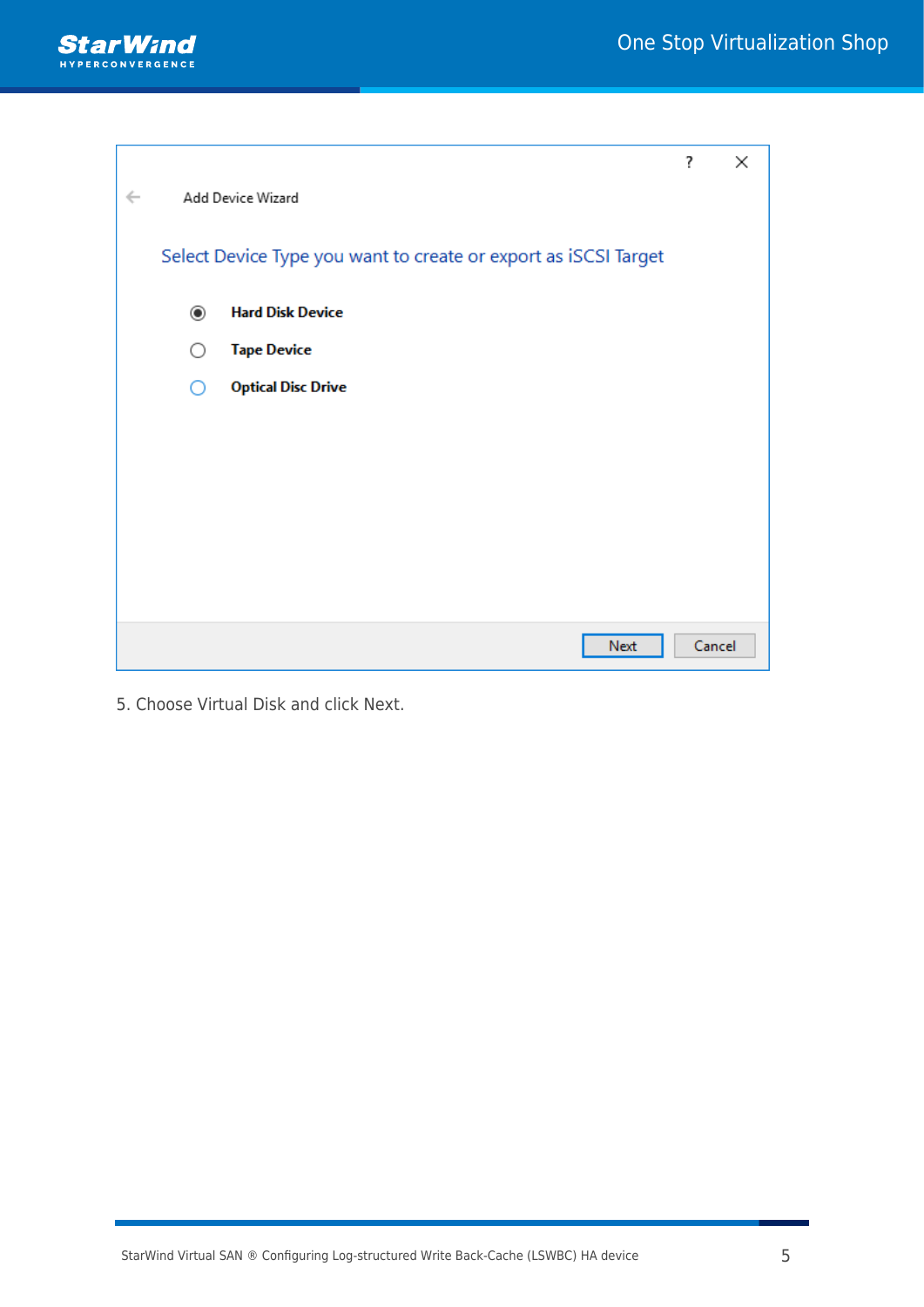

|              |                |                                               | ?      | $\times$ |
|--------------|----------------|-----------------------------------------------|--------|----------|
| $\leftarrow$ |                | Add Device Wizard                             |        |          |
|              |                |                                               |        |          |
|              |                | Select Disk Device Type                       |        |          |
|              | $\circledcirc$ | <b>Virtual Disk</b>                           |        |          |
|              |                | Virtual Disk stores User Data in File         |        |          |
|              | $($ )          | <b>Physical Disk</b>                          |        |          |
|              |                | Export existing physical Disk as iSCSI Target |        |          |
|              | ∩              | <b>RAM Disk</b>                               |        |          |
|              |                | Virtual Disk with Memory Storage              |        |          |
|              |                |                                               |        |          |
|              |                |                                               |        |          |
|              |                |                                               |        |          |
|              |                |                                               |        |          |
|              |                |                                               |        |          |
|              |                |                                               |        |          |
|              |                |                                               |        |          |
|              |                | Next                                          | Cancel |          |

6. Specify Name, Location, and Size of the virtual disk. Then, click Next to continue.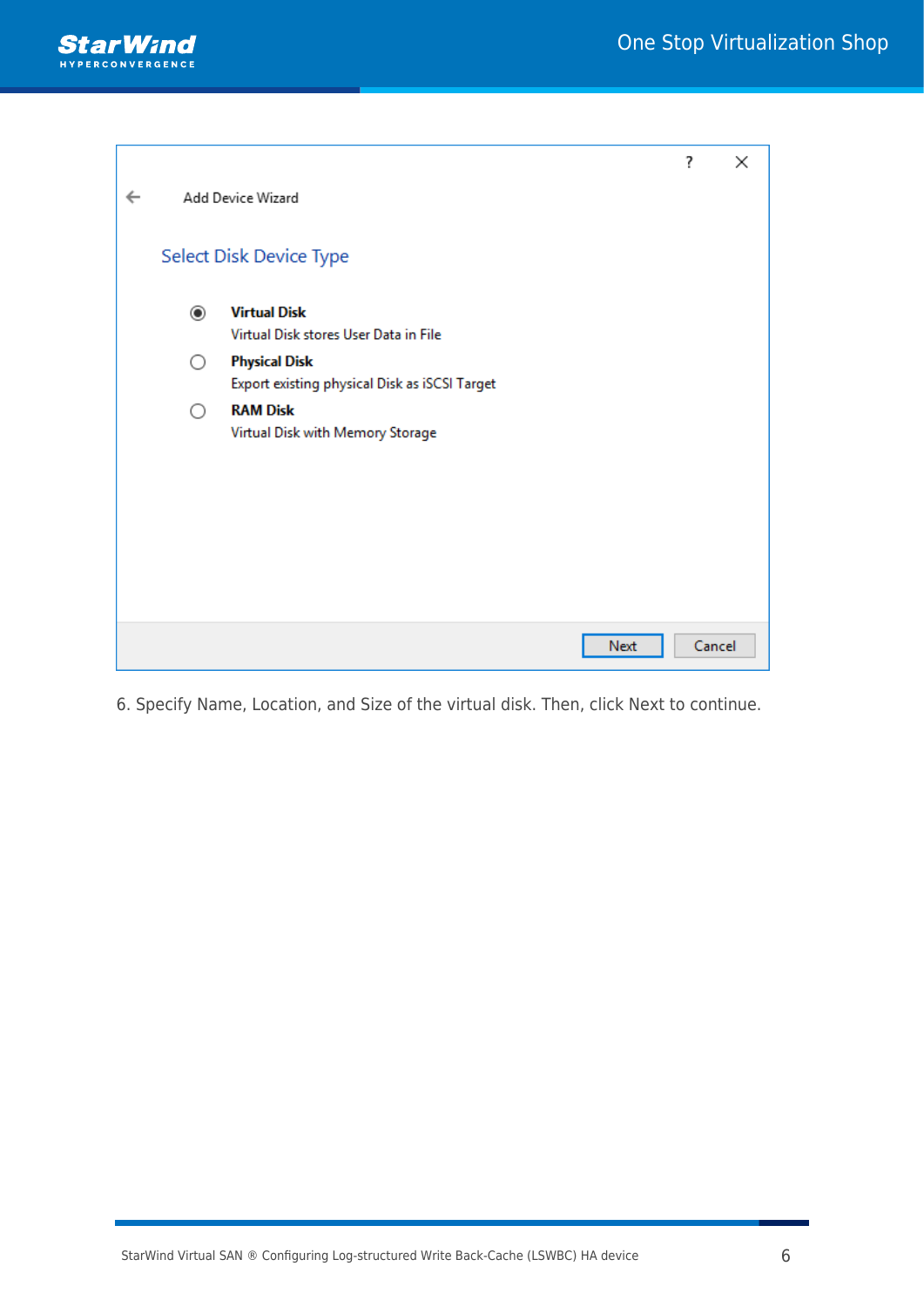

|              |                                |                          | ?        | × |
|--------------|--------------------------------|--------------------------|----------|---|
| $\leftarrow$ | Add Device Wizard              |                          |          |   |
|              | <b>Virtual Disk Location</b>   |                          |          |   |
|              | Create a New Virtual Disk      |                          |          |   |
|              | Name:                          | LWC-device               |          |   |
|              | Location:                      | My Computer\E\           | m.       |   |
|              | Size:                          | 10<br>GB<br>$\checkmark$ |          |   |
|              | ◯ Use an Existing Virtual Disk |                          |          |   |
|              | Location:                      | $\sim$                   | $\sim$ . |   |
|              | Read-Only Mode                 |                          |          |   |
|              |                                |                          |          |   |
|              |                                |                          |          |   |
|              |                                | Next                     | Cancel   |   |

7. Select the Thick-provisioned with Write Log (experimental) option and click Next.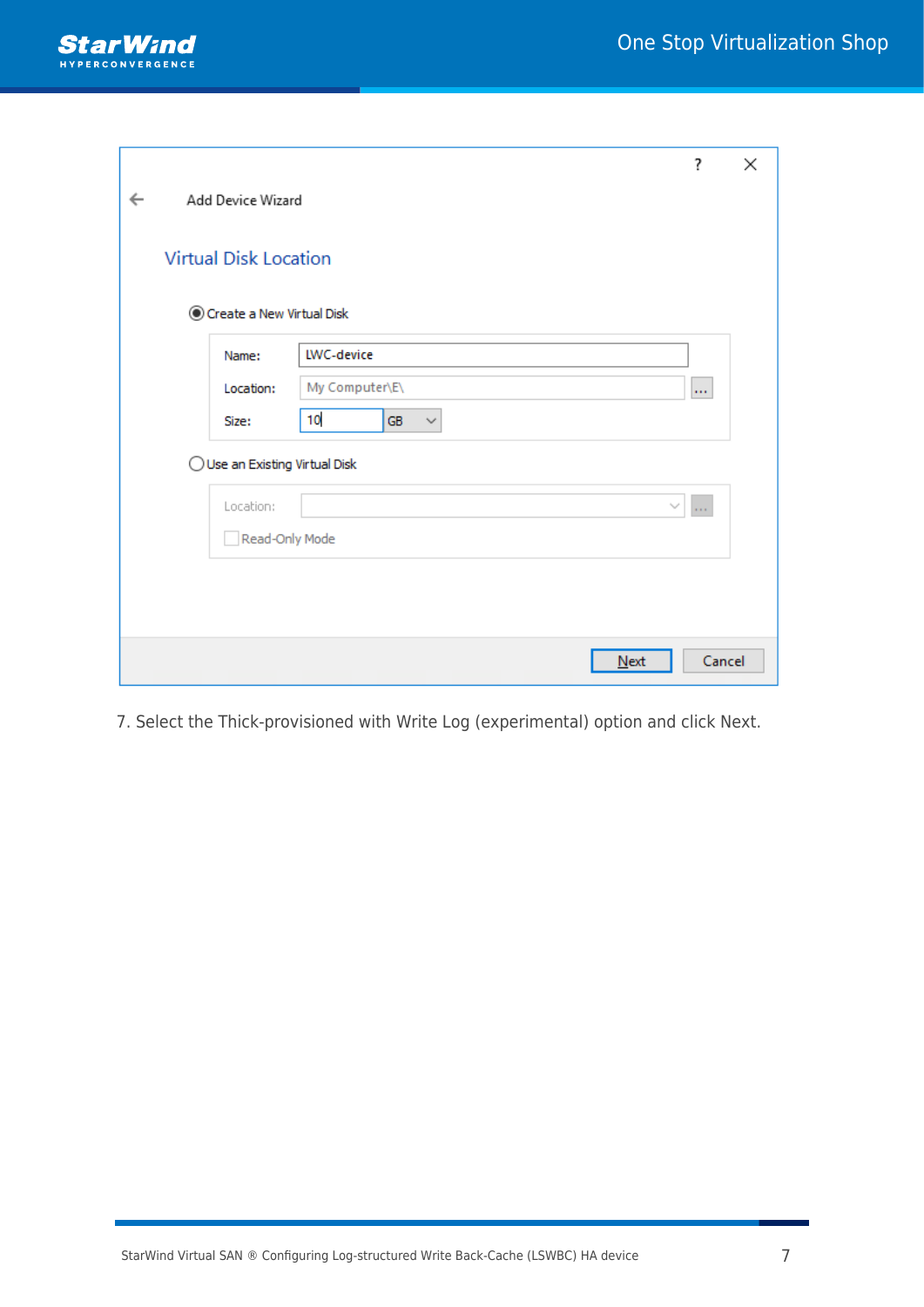

|                                                                    | 7      | × |
|--------------------------------------------------------------------|--------|---|
| Add Device Wizard                                                  |        |   |
|                                                                    |        |   |
| <b>Virtual Disk Options</b>                                        |        |   |
| Thick-provisioned                                                  |        |   |
| Thick-provisioned with Write Log (experimental)                    |        |   |
| $\bigcirc$ LSFS                                                    |        |   |
| Deduplication                                                      |        |   |
| StarPack Cache Size:<br>16<br><b>MB</b>                            |        |   |
| <b>Block Size</b><br>$\bigcirc$ Use 512 bytes sector size          |        |   |
| Use 4096 bytes sector size. May be incompatible with some clients: |        |   |
|                                                                    |        |   |
|                                                                    |        |   |
|                                                                    |        |   |
| Next                                                               | Cancel |   |

NOTE: 4096-byte block size is recommended for Windows-based hypervisors, while 512 byte block size is recommended for Linux-based ones (ESXi/Xen/KVM).

8. Specify the Write Log Parameters location. Click Next to continue.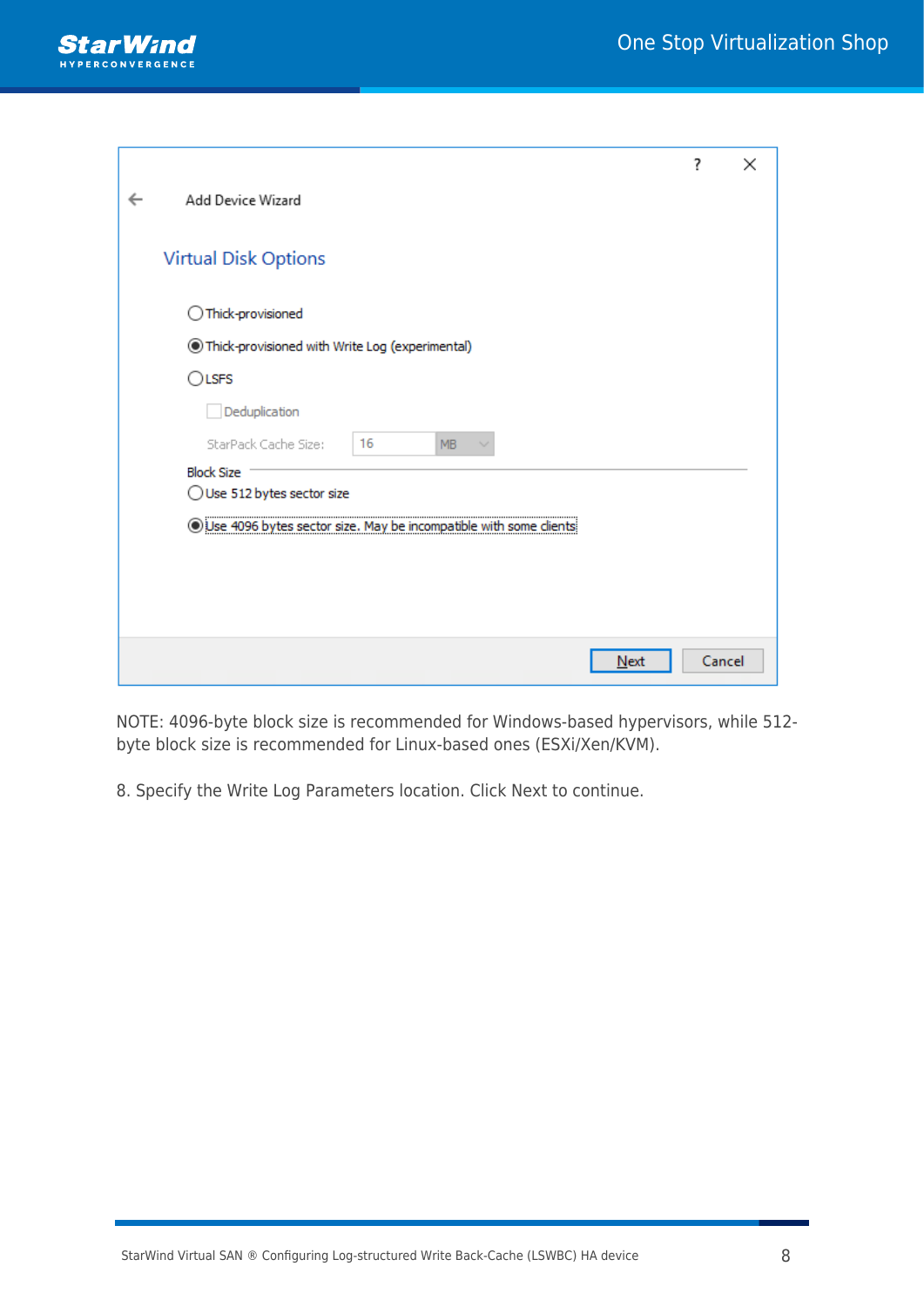

|              |                                         | ?                        | × |
|--------------|-----------------------------------------|--------------------------|---|
| $\leftarrow$ | Add Device Wizard                       |                          |   |
|              |                                         |                          |   |
|              | Write Log Parameters                    |                          |   |
|              | Location:                               |                          |   |
|              | My Computer\F\Write-Log_for_LWC-device\ | $\checkmark$<br>$\ldots$ |   |
|              |                                         |                          |   |
|              |                                         |                          |   |
|              |                                         |                          |   |
|              |                                         |                          |   |
|              |                                         |                          |   |
|              |                                         |                          |   |
|              |                                         |                          |   |
|              |                                         |                          |   |
|              |                                         |                          |   |
|              | Next                                    | Cancel                   |   |

9. Define the caching policy and specify the cache size. Click Next.

NOTE: It is recommended to assign 1 GB of L1 cache in the Write-Through mode per 1 TB of the underlying storage capacity. The cache size should correspond to the storage working set of the servers. The information on L1 cache implementation can be found at the following link:

[https://www.starwindsoftware.com/resource-library/starwind-virtual-san-l1-and-l2-caches](https://knowledgebase.starwindsoftware.com/explanation/starwind-virtual-san-l1-and-l2-caches-operational-principles/) [-operational-prnciples](https://knowledgebase.starwindsoftware.com/explanation/starwind-virtual-san-l1-and-l2-caches-operational-principles/)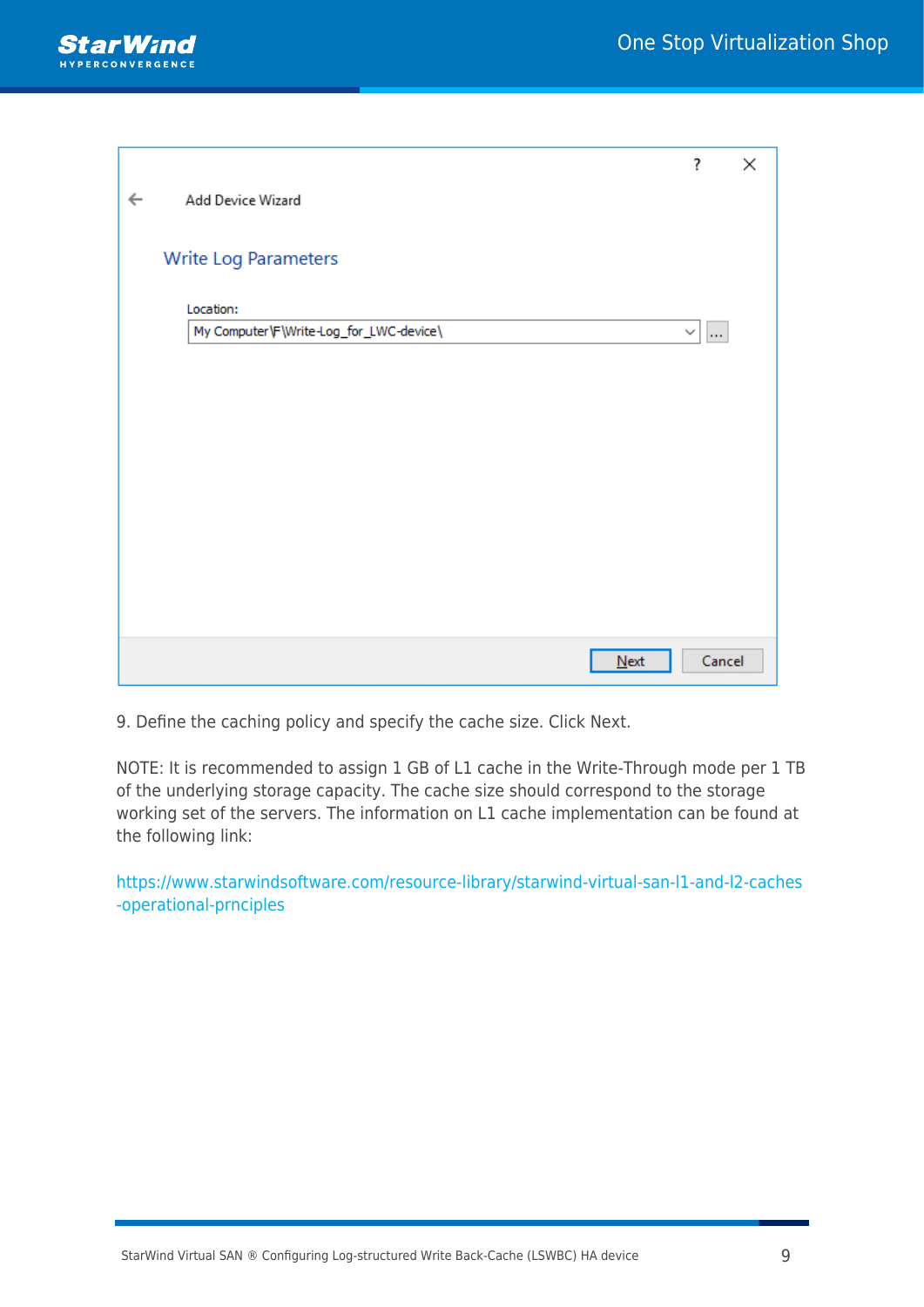

|           | ?                                                                                                                | $\times$ |
|-----------|------------------------------------------------------------------------------------------------------------------|----------|
|           | Add Device Wizard                                                                                                |          |
|           | Specify Device RAM Cache Parameters                                                                              |          |
| Mode      |                                                                                                                  |          |
|           | <b>Write-Back</b><br>Writes are performed asynchronously, actual Writes to Disk are delayed, Reads<br>are cached |          |
| ( )       | <b>Write-Through</b><br>Writes are performed synchronously, Reads are cached                                     |          |
| $\bullet$ | N/A<br>Reads and Writes are not cached                                                                           |          |
|           | Set Maximum available Size                                                                                       |          |
| Size:     | 128<br>MB                                                                                                        |          |
|           |                                                                                                                  |          |
|           | Next                                                                                                             | Cancel   |

10. Specify Target Parameters. Select the Target Name checkbox to enter a custom target name. Otherwise, the name will be generated automatically based on the target alias. Click Next to continue.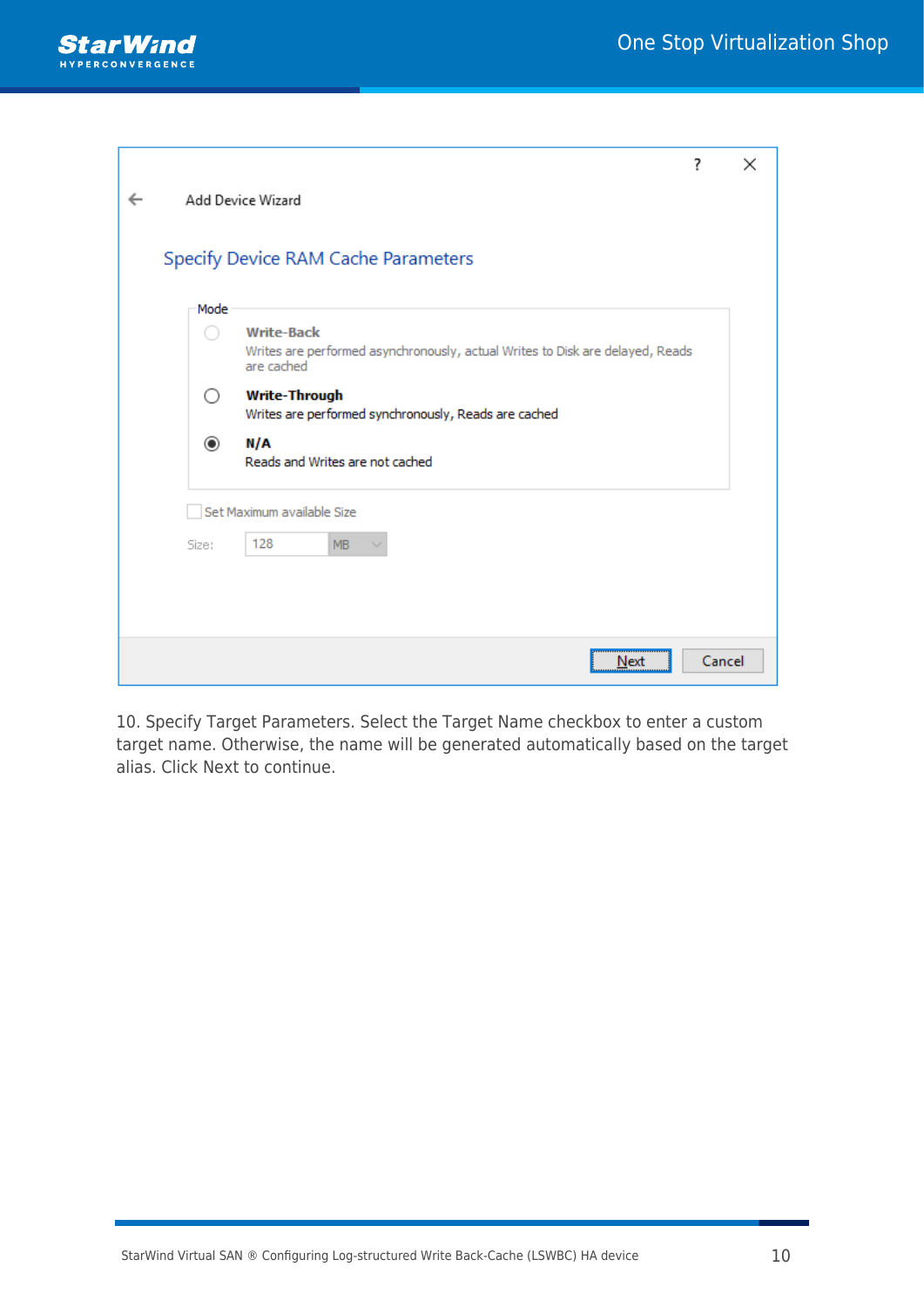

|                                                                         | ?      | $\times$ |
|-------------------------------------------------------------------------|--------|----------|
| Add Device Wizard                                                       |        |          |
|                                                                         |        |          |
| <b>Target Parameters</b>                                                |        |          |
| Choose a Target Attachment Method                                       |        |          |
| Create new Target                                                       |        |          |
| <b>Target Alias</b>                                                     |        |          |
| LWC-device                                                              |        |          |
| Target Name                                                             |        |          |
| iqn.2008-08.com.starwindsoftware:sw-lwc-node1.starwind.local-lwc-device |        |          |
| Allow multiple concurrent iSCSI Connections                             |        |          |
|                                                                         |        |          |
|                                                                         |        |          |
|                                                                         |        |          |
|                                                                         |        |          |
|                                                                         |        |          |
|                                                                         |        |          |
| Next                                                                    | Cancel |          |

11. Click Create to add a new device and connect it to the target. Then click Close to complete the Wizard.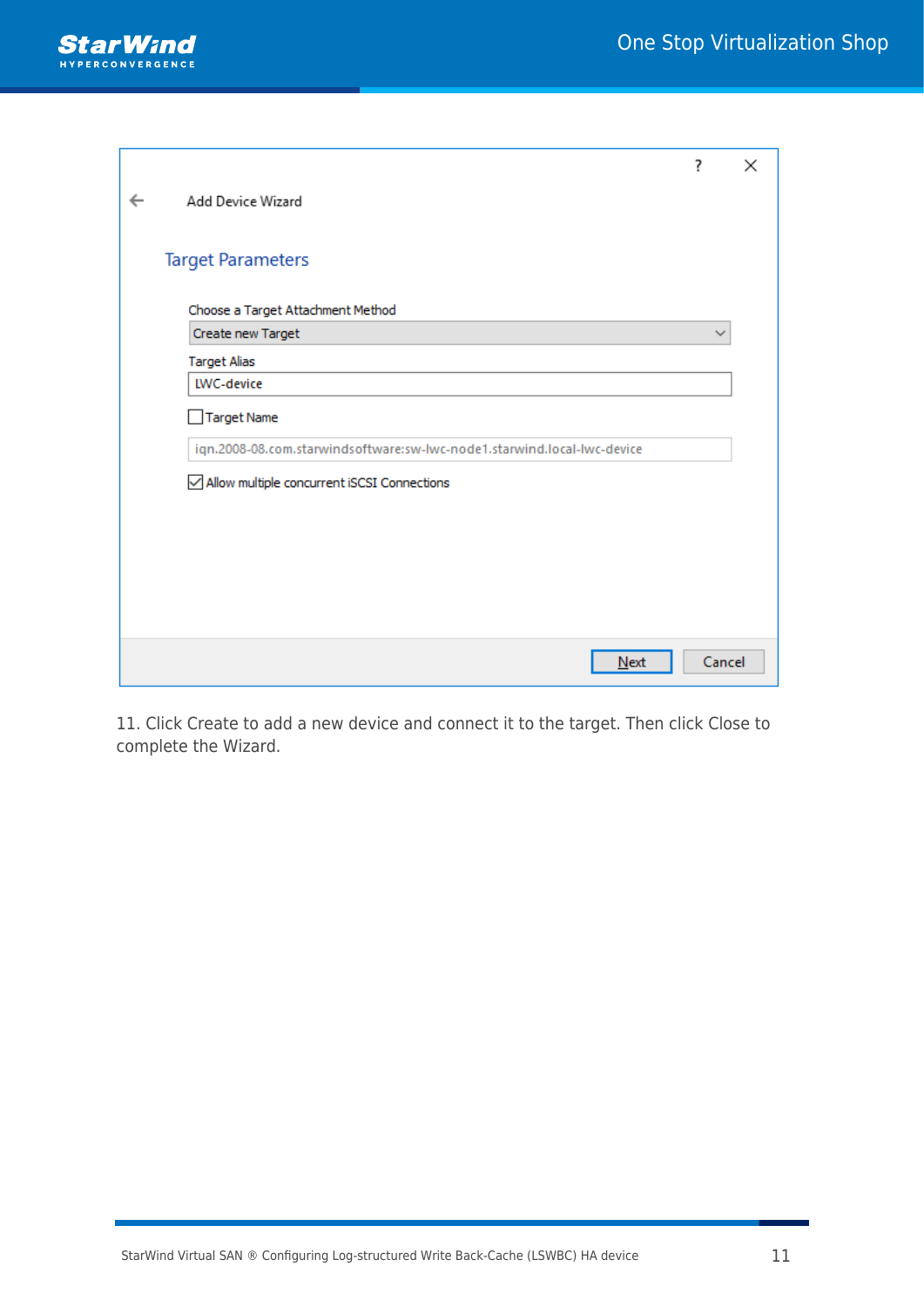

|                                                              | ?      | $\times$ |
|--------------------------------------------------------------|--------|----------|
| Add Device Wizard                                            |        |          |
|                                                              |        |          |
| <b>Creation Page</b>                                         |        |          |
| Press "Create" to add new Device and attach it to new Target |        |          |
| Progress                                                     |        |          |
| <b>OD</b> Creating Device Folder                             |        |          |
| [][ Creating Image File                                      |        |          |
| <b>OD</b> Creating Header                                    |        |          |
| <b>OD</b> Creating Device                                    |        |          |
| □□ Creating LWC header                                       |        |          |
| □□ Creating LWC device                                       |        |          |
| [Creating Target and attaching Device                        |        |          |
|                                                              |        |          |
|                                                              |        |          |
|                                                              |        |          |
|                                                              |        |          |
| Create                                                       | Cancel |          |

NOTE: Write log configured on a stand-alone device works as L2 cache in the write-back mode. Such design improves both reading and writing performance.

12. Right-click the Servers field and select Add Server. Add a new StarWind server which will be used as the second HA node. Then, click OK.

| Add new StarWind Server |        |  |
|-------------------------|--------|--|
| Host: SW-LWC-NODE2      | : 3261 |  |
| Advanced $>>$           | Cancel |  |

13. Right-click the created device and select Replication manager.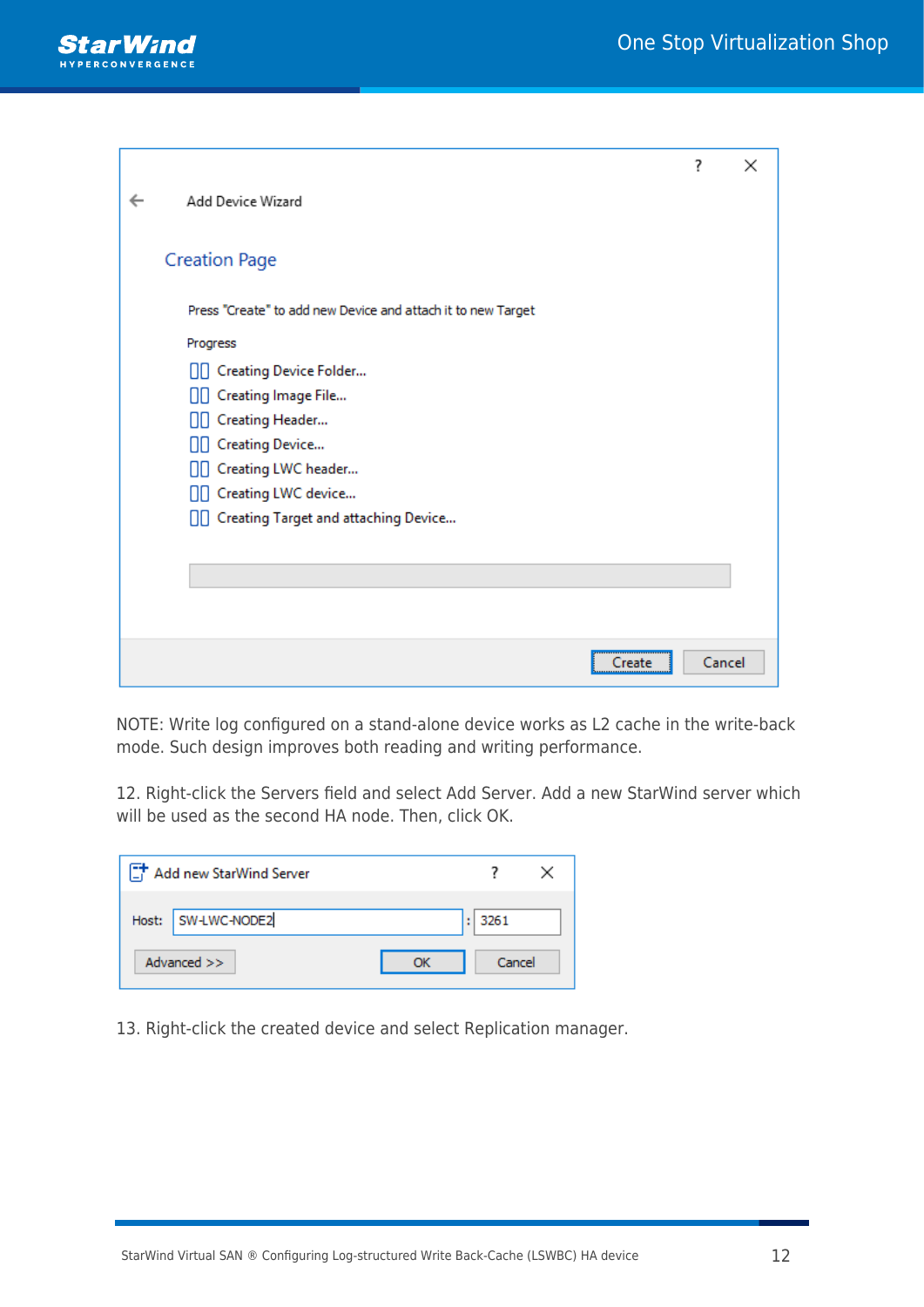

| StarWind Management Console                                                                                                                                                          |                                                                                     |                                                                                                                                                  | $\Box$ | $\times$ |
|--------------------------------------------------------------------------------------------------------------------------------------------------------------------------------------|-------------------------------------------------------------------------------------|--------------------------------------------------------------------------------------------------------------------------------------------------|--------|----------|
| HOST TARGET OPTIONS HELP<br><b>FILE</b>                                                                                                                                              |                                                                                     |                                                                                                                                                  |        |          |
|                                                                                                                                                                                      |                                                                                     |                                                                                                                                                  |        |          |
| $\begin{bmatrix} -1 \\ -1 \end{bmatrix}$<br>Ē.<br>$\frac{1}{2}$<br>Refresh Connect Disconnect Add Server Remove Server Add Device Add Device (advanced) Add VTL Device Remove Device | ൎ                                                                                   | 3<br>ஞ்                                                                                                                                          |        |          |
| ▲ ED Servers                                                                                                                                                                         |                                                                                     |                                                                                                                                                  |        |          |
| 4 SW-LWC-NODE1.STARWIND.LOCAL (192.                                                                                                                                                  | $\bigcirc$ <sub>LWC1</sub>                                                          |                                                                                                                                                  |        |          |
| ▲ LWC-device                                                                                                                                                                         |                                                                                     |                                                                                                                                                  |        |          |
| $\bigcirc$ <sub>lwc1</sub>                                                                                                                                                           |                                                                                     | Remove Device A Force remove Device & Attach to Target<br>Cx Detach from ion 2008-08 com stanvindsoftware sy-lwc-node1.starwind.local-lwc-device |        |          |
| $\sum_{r=1}^{x}$ Remove Device                                                                                                                                                       |                                                                                     |                                                                                                                                                  |        |          |
| SW-LWC-NODE2 ( Force remove Device                                                                                                                                                   |                                                                                     |                                                                                                                                                  |        |          |
| 음+ Attach to Target                                                                                                                                                                  |                                                                                     |                                                                                                                                                  |        |          |
|                                                                                                                                                                                      | Detach from iqn.2008-08.com.starwindsoftware:sw-lwc-node1.starwind.local-lwc-device |                                                                                                                                                  |        |          |
| င့် Extend Image Size                                                                                                                                                                |                                                                                     |                                                                                                                                                  |        |          |
| Replication manager                                                                                                                                                                  |                                                                                     | <b>U</b> IVID                                                                                                                                    |        |          |
|                                                                                                                                                                                      | Luy naye Jize<br><b>Log Storage</b>                                                 | F:\Write-Log_for_LWC-device\                                                                                                                     |        |          |
|                                                                                                                                                                                      | <b>CACHE</b>                                                                        |                                                                                                                                                  |        |          |
|                                                                                                                                                                                      | Mode                                                                                | N/A                                                                                                                                              |        |          |
|                                                                                                                                                                                      |                                                                                     |                                                                                                                                                  |        |          |
|                                                                                                                                                                                      |                                                                                     |                                                                                                                                                  |        |          |
|                                                                                                                                                                                      |                                                                                     |                                                                                                                                                  |        |          |
|                                                                                                                                                                                      |                                                                                     |                                                                                                                                                  |        |          |
|                                                                                                                                                                                      |                                                                                     |                                                                                                                                                  |        |          |
|                                                                                                                                                                                      |                                                                                     |                                                                                                                                                  |        |          |
|                                                                                                                                                                                      |                                                                                     |                                                                                                                                                  |        |          |
|                                                                                                                                                                                      |                                                                                     |                                                                                                                                                  |        |          |
|                                                                                                                                                                                      |                                                                                     |                                                                                                                                                  |        |          |
|                                                                                                                                                                                      |                                                                                     |                                                                                                                                                  |        |          |
| StarWind Software Ready                                                                                                                                                              |                                                                                     |                                                                                                                                                  |        |          |

14. The Replication Manager for lwc1 window will appear. Press the Add Replica button.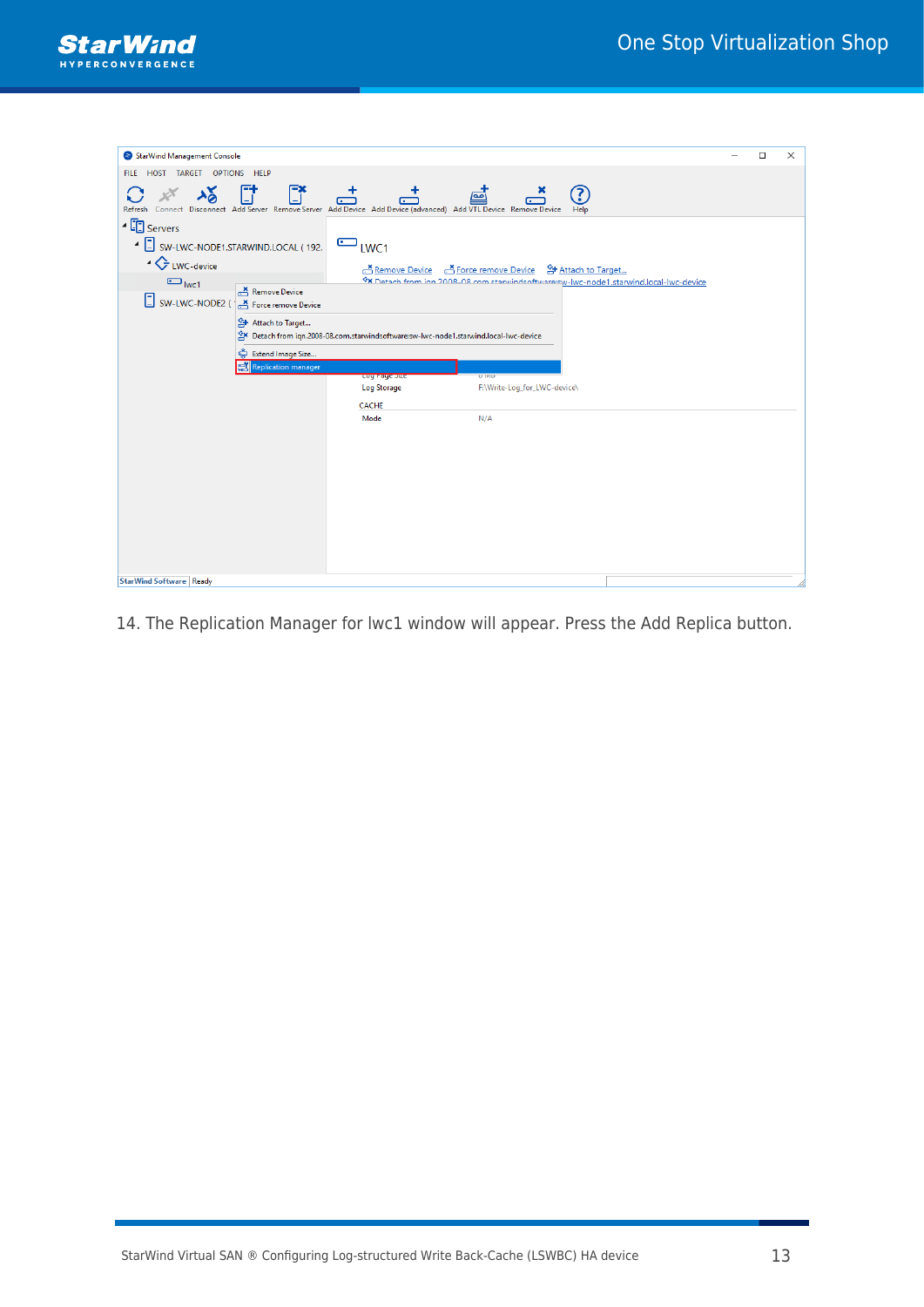

| Replication Manager for Iwc1                                     | $\overline{\cdot}$ | X |
|------------------------------------------------------------------|--------------------|---|
| $30$<br>$\overline{a}$<br>Refresh   Add Replica   Remove Replica |                    |   |
| <b>Replication Partner</b>                                       |                    |   |
| Click to add replication partner                                 |                    |   |
|                                                                  |                    |   |
|                                                                  |                    |   |
|                                                                  |                    |   |
|                                                                  |                    |   |
| <b>PROPERTIES</b>                                                |                    |   |
| <b>Host Name</b>                                                 |                    |   |
| <b>Target Name</b>                                               |                    |   |
| Mode                                                             |                    |   |
| Priority                                                         |                    |   |
| <b>Synchronization Status</b>                                    |                    |   |
| Synchronization Channel                                          |                    |   |
|                                                                  |                    |   |
|                                                                  |                    |   |
|                                                                  | Close              |   |

15. Select Synchronous "Two-Way" Replication. Click Next to proceed.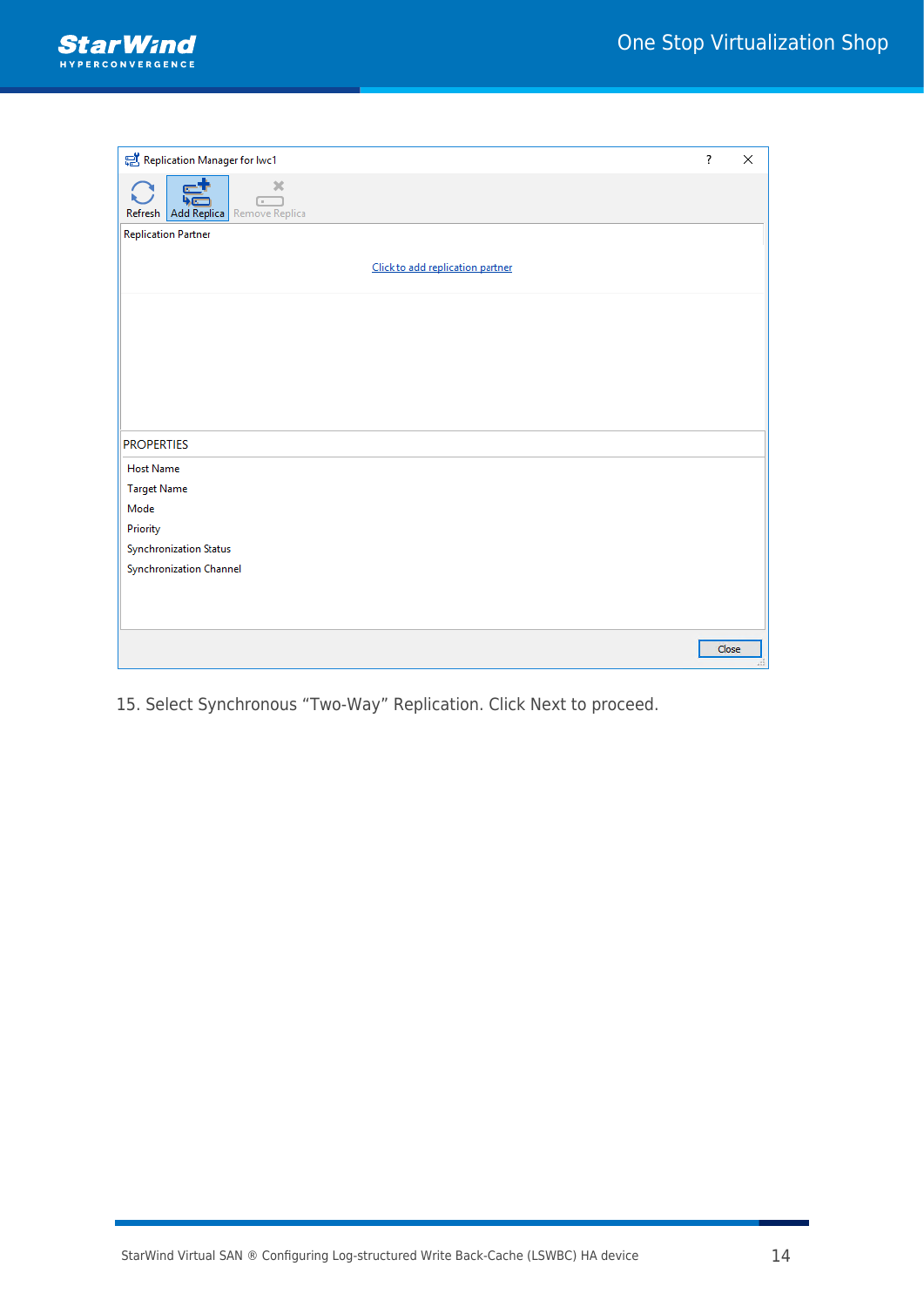

|         |                                                                                                                                                                                                                                                                                                                      | 7      | × |
|---------|----------------------------------------------------------------------------------------------------------------------------------------------------------------------------------------------------------------------------------------------------------------------------------------------------------------------|--------|---|
|         | Replication Wizard                                                                                                                                                                                                                                                                                                   |        |   |
|         | <b>Replication Mode</b>                                                                                                                                                                                                                                                                                              |        |   |
| $\odot$ | <b>Synchronous "Two-Way" Replication</b><br>Replication Partner must be connected to Client as Source Device as well, MPIO on Client<br>must be enabled, needs dedicated high Performance Network Connection for<br>Synchronization                                                                                  |        |   |
|         | <b>Asynchronous "One-Way" Replication</b><br>Replica is used to store replicated Data, Data is stored as Snapshots, Client cannot<br>connect to Replication Partner, mount Snapshot from Replica to get Access to replicated<br>Data                                                                                 |        |   |
|         | <b>Witness Node</b><br>Witness node doesn't contain user data. In case when Node Majority policy is set for<br>Synchronous replication device and there are two storage nodes, Witness Node must be<br>added to cluster to make number of nodes odd number and enable proper functioning of<br>Node Majority policy. |        |   |
|         | Next                                                                                                                                                                                                                                                                                                                 | Cancel |   |

16. Specify the partner Host Name or IP address and Port Number. The default StarWind management port is 3261. If a different port is configured, please, type it into the appropriate field. Click Next.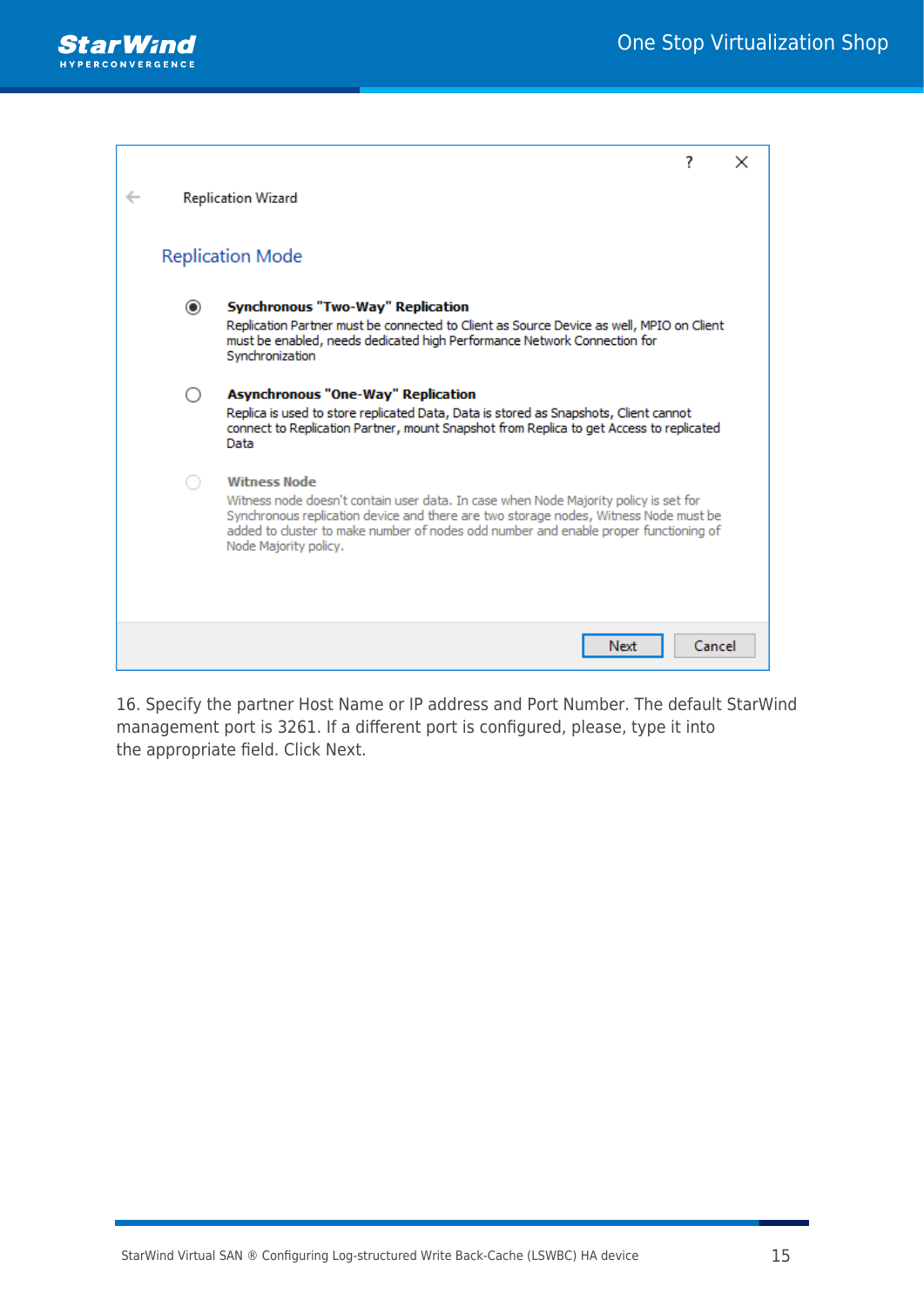

|                                                                                 | ? | ×      |
|---------------------------------------------------------------------------------|---|--------|
| Replication Wizard<br>$\leftarrow$                                              |   |        |
|                                                                                 |   |        |
| <b>Add Partner Node</b>                                                         |   |        |
| Specify Partner Host Name or IP Address where Replication Node would be created |   |        |
| SW-LWC-NODE2<br>Host Name or IP Address<br>$\checkmark$                         |   |        |
| 3261<br>Port Number                                                             |   |        |
|                                                                                 |   |        |
|                                                                                 |   |        |
|                                                                                 |   |        |
|                                                                                 |   |        |
|                                                                                 |   |        |
|                                                                                 |   |        |
|                                                                                 |   |        |
| $N$ ext                                                                         |   | Cancel |

17. Select Heartbeat as the failover strategy. Click Next.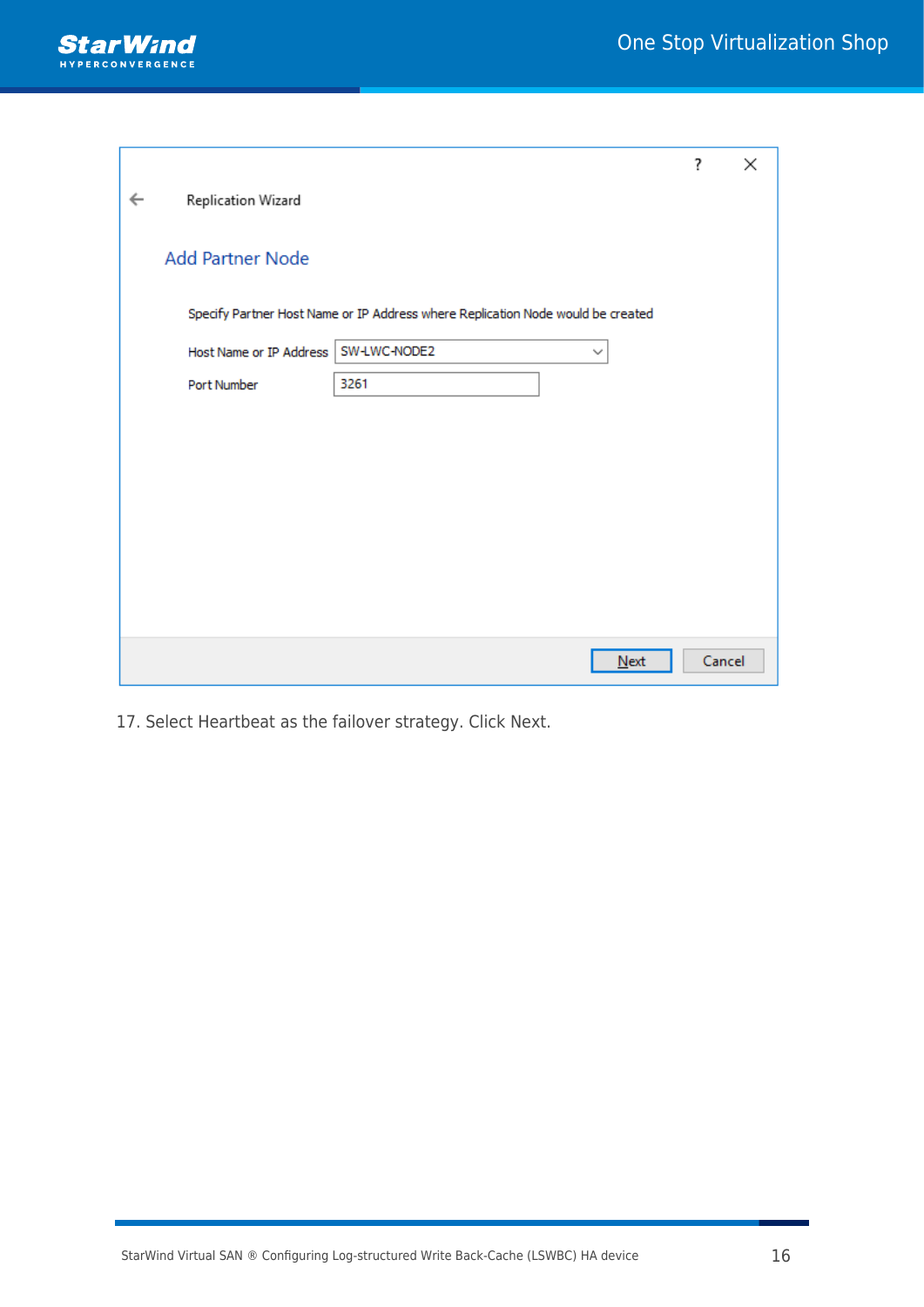

| Replication Wizard                                   |                                                                                                                                                                                                                                                                                                                                                                                                                                                                                                                                                                                                                                   |        |  |
|------------------------------------------------------|-----------------------------------------------------------------------------------------------------------------------------------------------------------------------------------------------------------------------------------------------------------------------------------------------------------------------------------------------------------------------------------------------------------------------------------------------------------------------------------------------------------------------------------------------------------------------------------------------------------------------------------|--------|--|
| <b>Failover Strategy</b>                             |                                                                                                                                                                                                                                                                                                                                                                                                                                                                                                                                                                                                                                   |        |  |
| <b>Heartbeat</b><br>channel.<br><b>Node Majority</b> | Process node and communication failures using additional communication channel<br>(heartbeat). At least one synchronization or heartbeat channel must be functional for<br>proper failover processing. Loss of all communication channels may lead to split brain<br>issue, so it's recommended to use client iSCSI connection interfaces as heartbeat<br>Process node and communication failures using majority policy: node stays active while it<br>sees more than half of nodes including itself. In case of 2 storage nodes, requires<br>configuring additional witness node. Does not require additional heartbeat channel. |        |  |
|                                                      | Next                                                                                                                                                                                                                                                                                                                                                                                                                                                                                                                                                                                                                              | Cancel |  |

18. Select Create new Partner Device and click Next.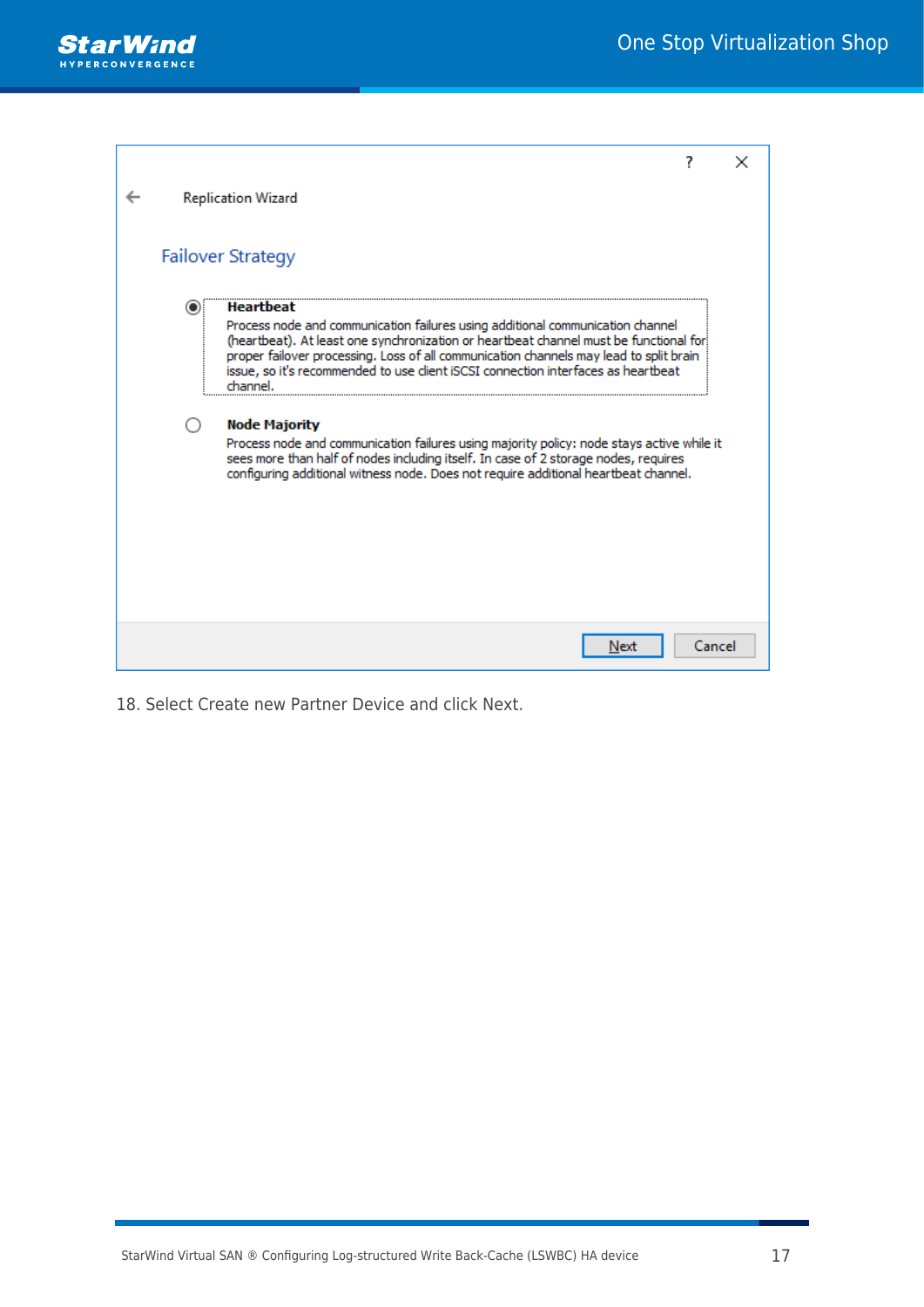

|   |           |                                                                                            | ?      | $\times$ |
|---|-----------|--------------------------------------------------------------------------------------------|--------|----------|
| ← |           | Replication Wizard                                                                         |        |          |
|   |           | Partner Device Setup                                                                       |        |          |
|   | $\bullet$ | <b>Create new Partner Device</b><br>Existing Device Parameters would be used as a Template |        |          |
|   | ○         | <b>Select existing Device</b><br>Select existing Device on Partner Server                  |        |          |
|   |           |                                                                                            |        |          |
|   |           |                                                                                            |        |          |
|   |           |                                                                                            |        |          |
|   |           |                                                                                            |        |          |
|   |           | Next                                                                                       | Cancel |          |

19. Specify the partner device Location and modify the device target name if necessary.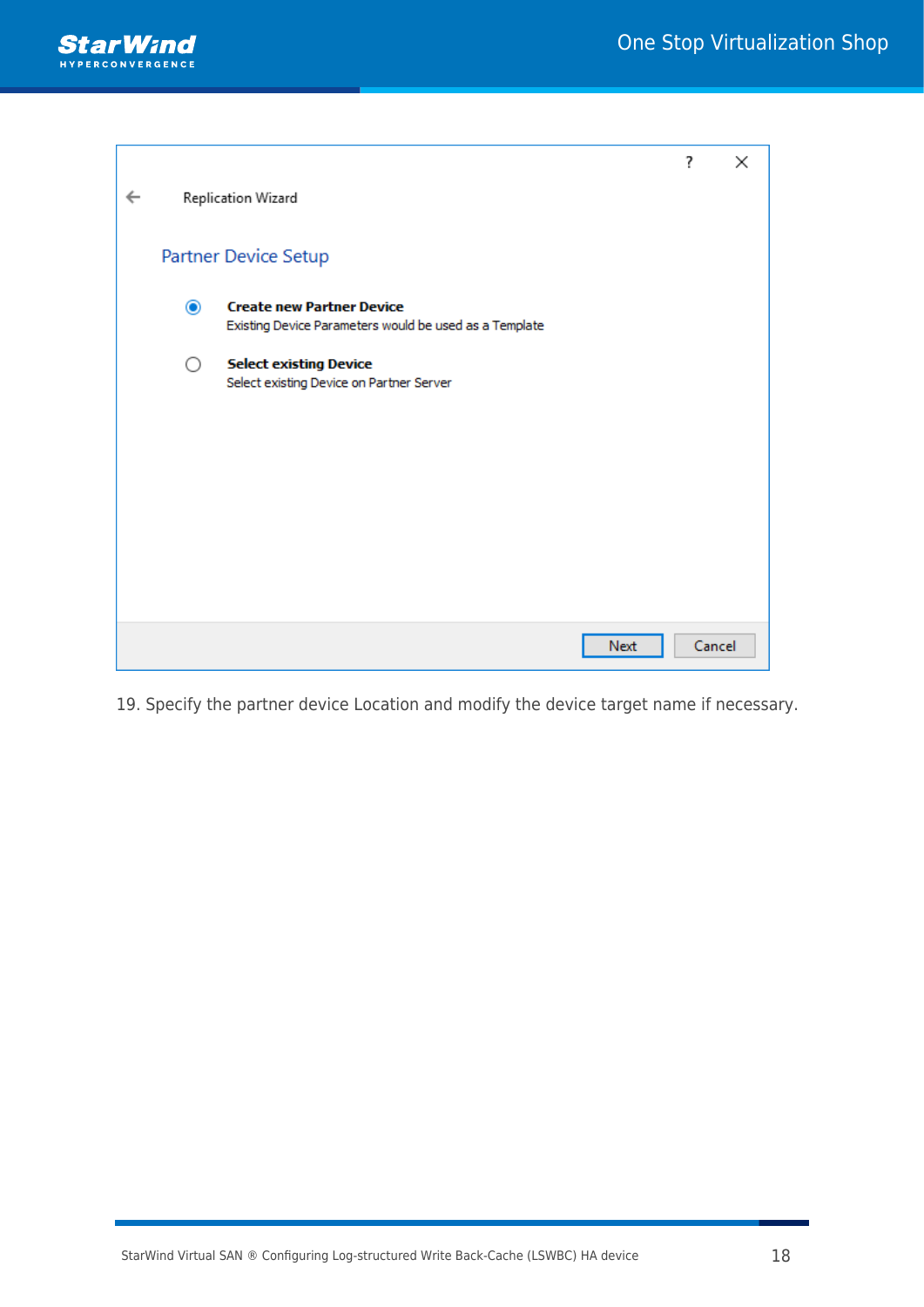

|   |                    |                                                          | ?        | × |
|---|--------------------|----------------------------------------------------------|----------|---|
| ← | Replication Wizard |                                                          |          |   |
|   |                    | Partner Device Setup                                     |          |   |
|   | Location:          | My Computer\E\                                           | $\cdots$ |   |
|   |                    | iqn.2008-08.com.starwindsoftware:sw-lwc-node2-lwc-device |          |   |
|   |                    | Modify Target Name                                       |          |   |
|   |                    |                                                          |          |   |
|   |                    |                                                          |          |   |
|   |                    |                                                          |          |   |
|   |                    |                                                          |          |   |
|   |                    |                                                          |          |   |
|   |                    |                                                          |          |   |
|   |                    |                                                          |          |   |
|   |                    | $N$ ext                                                  | Cancel   |   |

20. Select the Synchronization and Heartbeat networks for the HA device. Click Change Network Settings.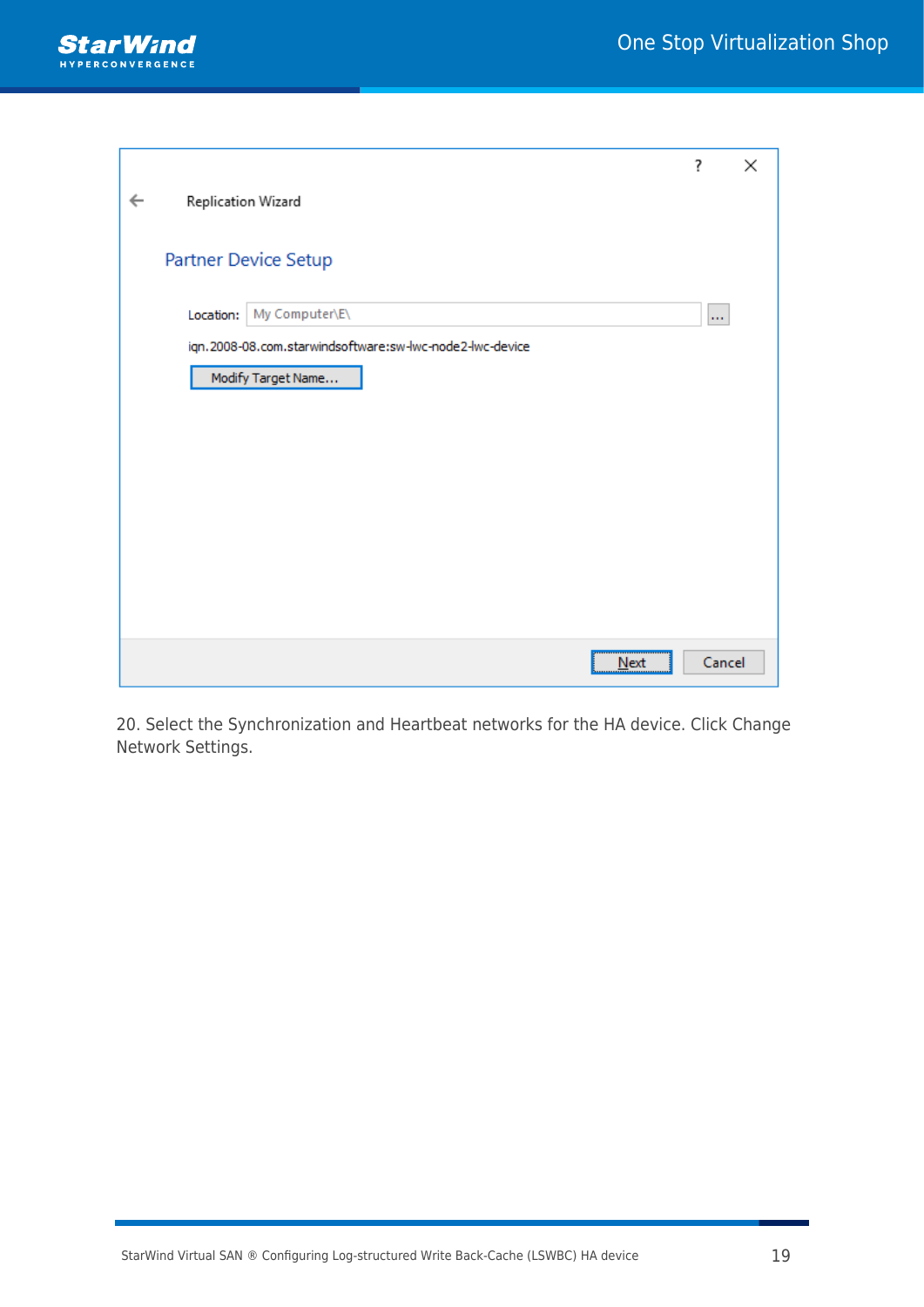

|                                                         | ? | ×      |
|---------------------------------------------------------|---|--------|
| Replication Wizard                                      |   |        |
|                                                         |   |        |
| Network Options for Replication                         |   |        |
| Networks for Synchronization and Heartbeat              |   |        |
| Press "Change Network Settings" to configure Interfaces |   |        |
| Networks for Heartbeat                                  |   |        |
| Press "Change Network Settings" to configure Interfaces |   |        |
| Change Network Settings                                 |   |        |
| ALUA preferred SW-LWC-NODE1, SW-LWC-NODE2               |   |        |
| Change ALUA Settings                                    |   |        |
|                                                         |   |        |
|                                                         |   |        |
|                                                         |   |        |
| Next                                                    |   | Cancel |

21. Specify the interfaces for the Synchronization and Heartbeat channel. Click OK. Then click Next.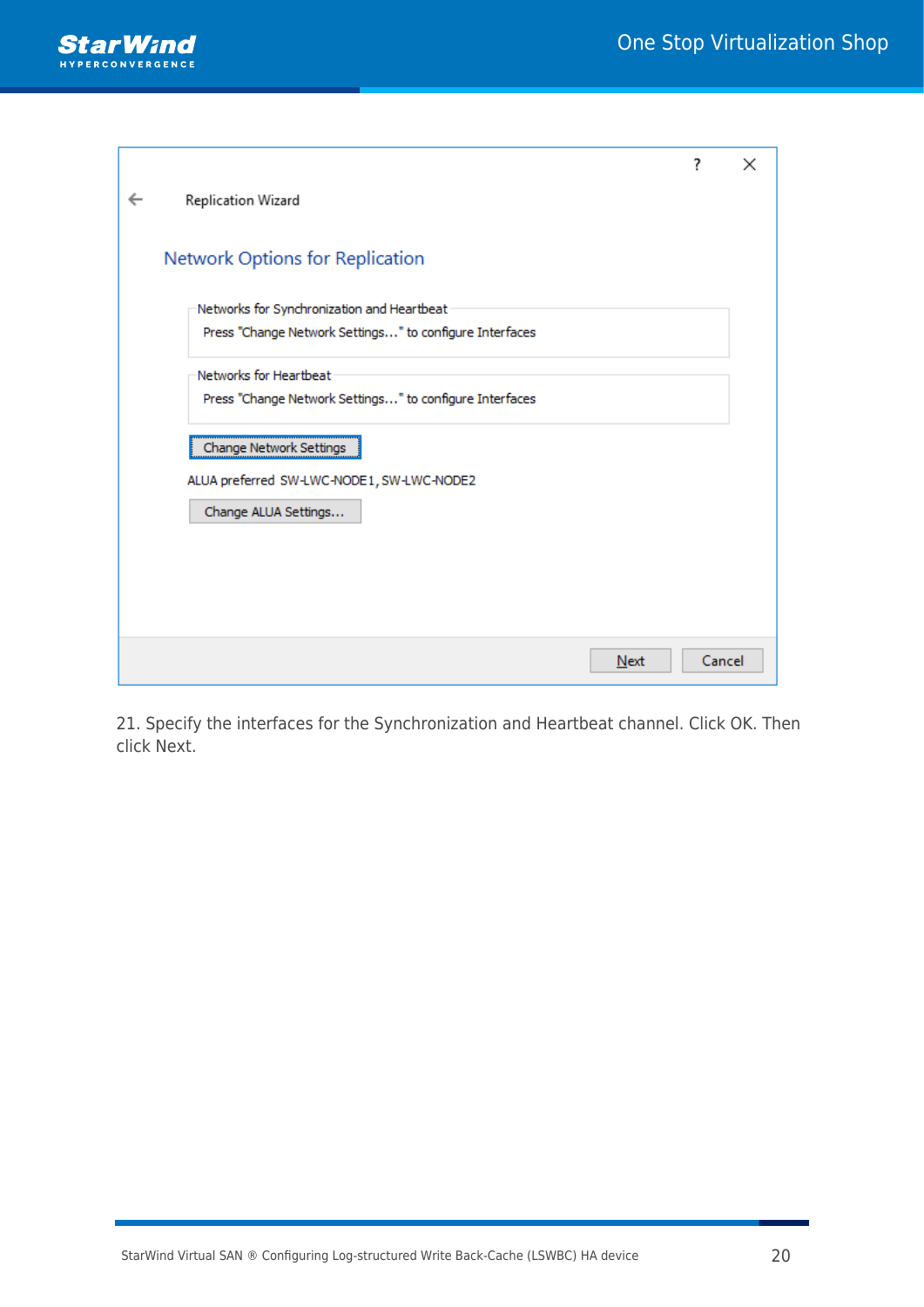

| Specify Interfaces for Synchronization Channels<br>× |                 |                       |           |  |  |
|------------------------------------------------------|-----------------|-----------------------|-----------|--|--|
| Select synchronization channel                       |                 |                       |           |  |  |
| Interfaces                                           | <b>Networks</b> | Synchronization and H | Heartbeat |  |  |
| Host Name: 127.0.0.1<br>$-$                          |                 |                       |           |  |  |
| 172.16.10.10                                         | 172.16.10.0     |                       | ⊽         |  |  |
| 172.16.20.10                                         | 172.16.20.0     | ⊽                     | П         |  |  |
| 192.168.12.10                                        | 192.168.12.0    |                       | ⊽         |  |  |
| Host Name: SW-LWC-NODE2<br>$-1$                      |                 |                       |           |  |  |
| 172, 16, 10, 20                                      | 172.16.10.0     | П                     | ⊽         |  |  |
| 172.16.20.20                                         | 172.16.20.0     | $\blacksquare$        |           |  |  |
| 192.168.12.20                                        | 192.168.12.0    |                       | ⊽         |  |  |
|                                                      |                 |                       |           |  |  |
|                                                      |                 |                       |           |  |  |
|                                                      |                 |                       |           |  |  |
|                                                      |                 |                       |           |  |  |
|                                                      |                 |                       |           |  |  |
|                                                      |                 |                       |           |  |  |
|                                                      |                 |                       |           |  |  |
|                                                      |                 |                       |           |  |  |
| Cancel<br>OK<br>Allow Free Select Interfaces         |                 |                       |           |  |  |

NOTE: Use separate network adapters for Heartbeat and Synchronization channels. It is recommended to configure Heartbeat and iSCSI channels on the same interfaces to avoid the split-brain issue.

22. Select Synchronize from existing Device as a partner device initialization mode and click Next.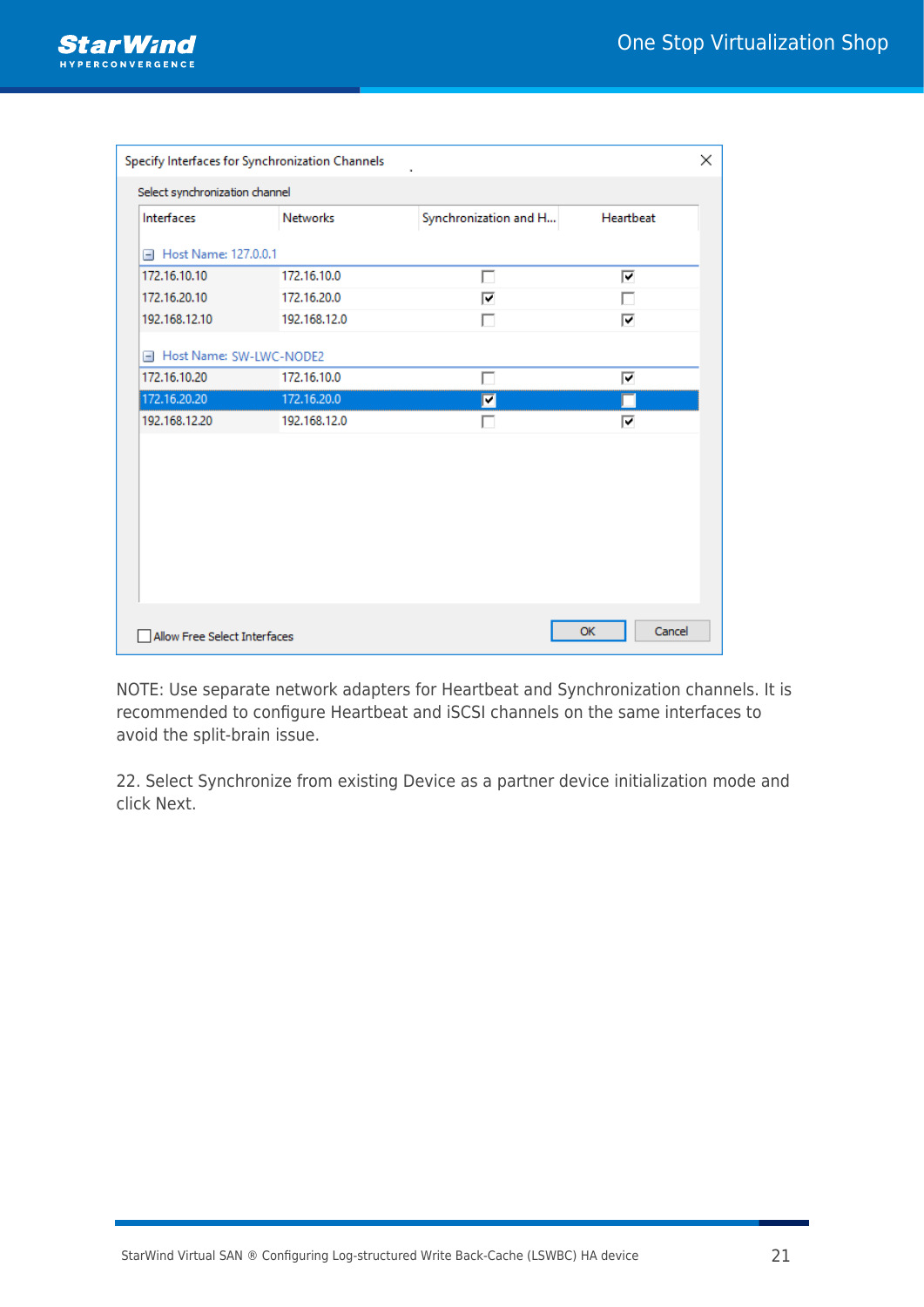

|   |         |                                                                                                        | ? | ×      |
|---|---------|--------------------------------------------------------------------------------------------------------|---|--------|
| ← |         | Replication Wizard                                                                                     |   |        |
|   |         | Select Partner Device Initialization Mode                                                              |   |        |
|   | $\odot$ | <b>Synchronize from existing Device</b><br>All Data from existing Device would be copied to new Device |   |        |
|   | ∩       | Do not Synchronize<br>Data on HA Nodes remains unchanged.                                              |   |        |
|   |         |                                                                                                        |   |        |
|   |         |                                                                                                        |   |        |
|   |         |                                                                                                        |   |        |
|   |         |                                                                                                        |   |        |
|   |         | Next                                                                                                   |   | Cancel |

23. In Write Log Parameters, specify the partner Location. Click Next to continue.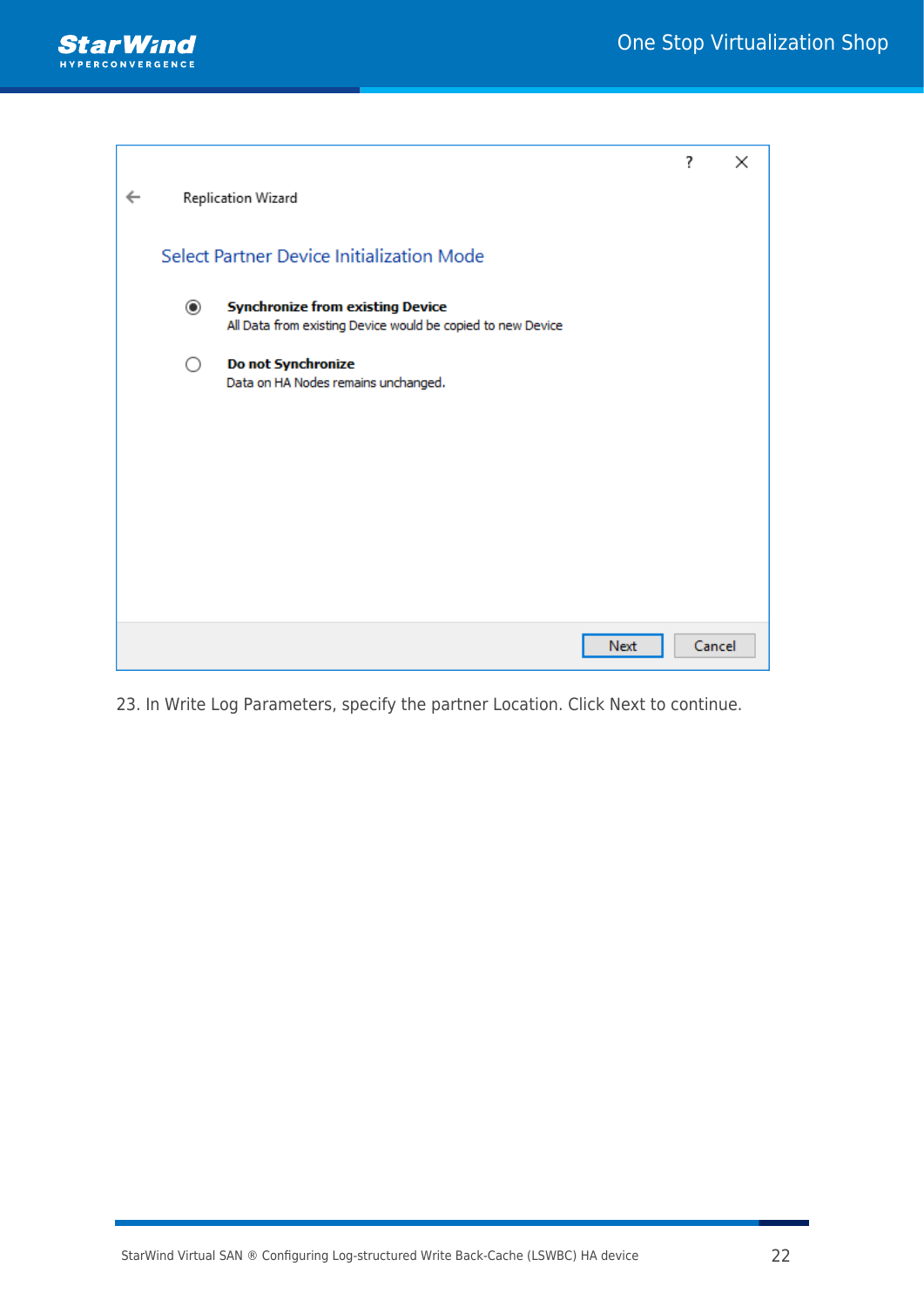

|              |                                         | ?      | × |
|--------------|-----------------------------------------|--------|---|
| $\leftarrow$ | Replication Wizard                      |        |   |
|              |                                         |        |   |
|              | Write Log Parameters                    |        |   |
|              | Location:                               |        |   |
|              | My Computer\F\Write-Log_for_LWC-device\ | $\vee$ |   |
|              |                                         |        |   |
|              |                                         |        |   |
|              |                                         |        |   |
|              |                                         |        |   |
|              |                                         |        |   |
|              |                                         |        |   |
|              |                                         |        |   |
|              |                                         |        |   |
|              |                                         |        |   |
|              | $N$ ext                                 | Cancel |   |

24. Click the Create Replica button.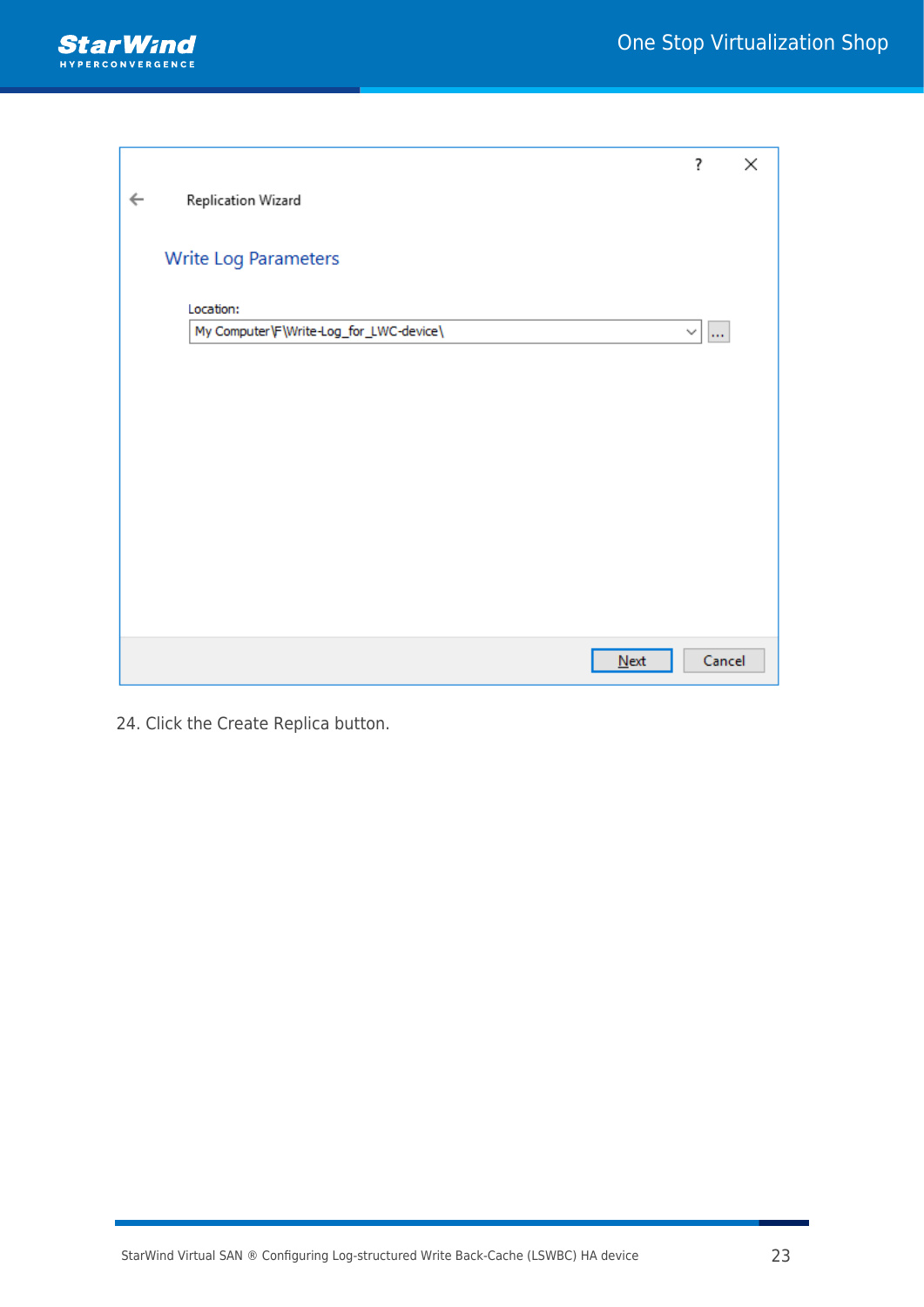

|                                              | ?      | × |
|----------------------------------------------|--------|---|
| Replication Wizard                           |        |   |
|                                              |        |   |
| <b>Creation Page</b>                         |        |   |
| <b>OD</b> Creating Device Folder             |        |   |
| [ Creating Storage File on Partner Host      |        |   |
| [Creating Storage Header on Partner Host     |        |   |
| [][] Creating Storage Device on Partner Host |        |   |
| □□ Creating LWC header                       |        |   |
| [][ Creating LWC device                      |        |   |
| [Creating Device Header on Partner Host      |        |   |
| □□ Creating Device Header on current Host    |        |   |
|                                              |        |   |
|                                              |        |   |
|                                              |        |   |
|                                              |        |   |
|                                              |        |   |
|                                              |        |   |
| Create Replica                               | Cancel |   |

25. The added device will appear in StarWind Management Console.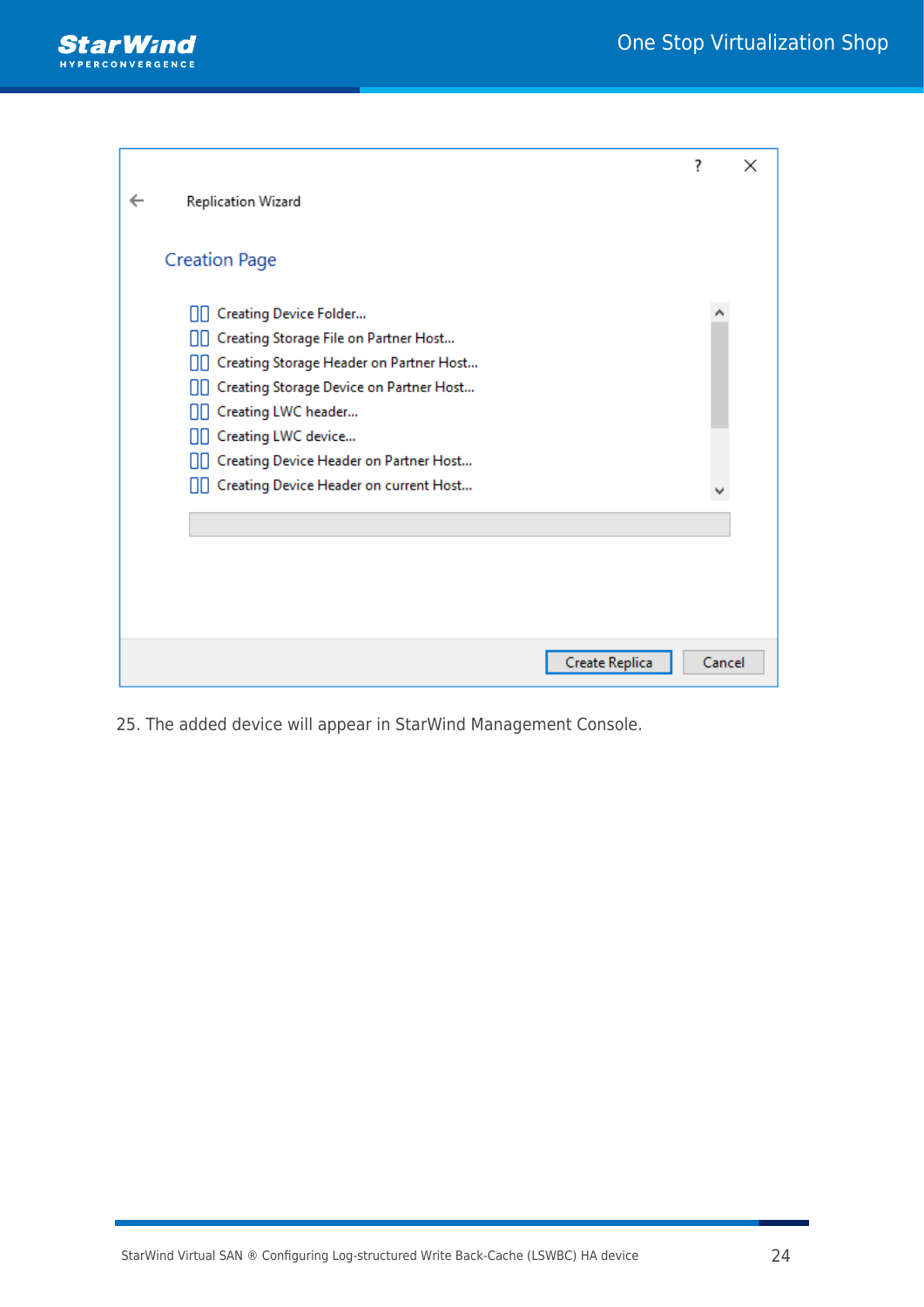

| StarWind Management Console                                                                                                                      |                                           | $\Box$                                                                                          | $\times$      |
|--------------------------------------------------------------------------------------------------------------------------------------------------|-------------------------------------------|-------------------------------------------------------------------------------------------------|---------------|
| HOST TARGET OPTIONS HELP<br><b>FILE</b>                                                                                                          |                                           |                                                                                                 |               |
|                                                                                                                                                  |                                           |                                                                                                 |               |
| 計<br>E*<br>$\frac{1}{2}$<br>Connect Disconnect Add Server Remove Server Add Device Add Device (advanced) Add VTL Device Remove Device<br>Refresh |                                           | 3<br>آمه                                                                                        |               |
| $\frac{1}{2}$ Servers                                                                                                                            |                                           |                                                                                                 |               |
| 4 J SW-LWC-NODE1.STARWIND.LOCAL (192.                                                                                                            | <b>HAIMAGE1</b>                           |                                                                                                 |               |
| ▲ LWC-device                                                                                                                                     |                                           | Remove Device A Force remove Device My Change Partner Authentication Settings                   |               |
| HAlmage1                                                                                                                                         |                                           | N Change Synchronization Priority $\Box$ Replication Node Interfaces $\Box$ Replication Manager |               |
| 4 J SW-LWC-NODE2 (192.168.12.20): 3261                                                                                                           | <b>&amp;</b> Snapshot Manager             | Extend Size of HA (High Availability) Device A Enter Maintenance Mode                           |               |
| ▲ LWC-device                                                                                                                                     | <b>Device</b>                             | HAlmage1                                                                                        |               |
|                                                                                                                                                  | <b>Size</b>                               | <b>10 GB</b><br>ign.2008-08.com.starwindsoftware:sw-lwc-node2-lwc-device                        |               |
| HAlmage1                                                                                                                                         | <b>Target Name</b><br><b>Virtual Disk</b> | lwc1                                                                                            |               |
|                                                                                                                                                  | Serial Id                                 | EC7DF04FAD62FB4                                                                                 |               |
|                                                                                                                                                  | Priority                                  | Second                                                                                          |               |
|                                                                                                                                                  | Mode                                      | Synchronous                                                                                     |               |
|                                                                                                                                                  | <b>Failover Strategy</b>                  | Heartbeat                                                                                       |               |
|                                                                                                                                                  | Auto Synchronization after                | Yes                                                                                             |               |
|                                                                                                                                                  | Failure<br><b>Synchronization Status</b>  | Synchronized                                                                                    |               |
|                                                                                                                                                  | <b>HEALTH STATUS</b>                      |                                                                                                 |               |
|                                                                                                                                                  | Storage is working properly               |                                                                                                 |               |
|                                                                                                                                                  | <b>STORAGE</b>                            |                                                                                                 |               |
|                                                                                                                                                  | <b>Device</b>                             | lwc1                                                                                            |               |
|                                                                                                                                                  | <b>Size</b>                               | 10 GB                                                                                           |               |
|                                                                                                                                                  | <b>Virtual Disk</b>                       | imagefile1                                                                                      |               |
|                                                                                                                                                  | <b>Sector Size</b>                        | 4096 Bytes                                                                                      |               |
|                                                                                                                                                  | <b>ALCOHOL:</b>                           | <b>CORPORATA DCOEDA</b>                                                                         | $\mathcal{P}$ |
| StarWind Software Ready                                                                                                                          |                                           |                                                                                                 |               |

26. Discover and connect the created targets in the iSCSI initiator that is used in this environment.